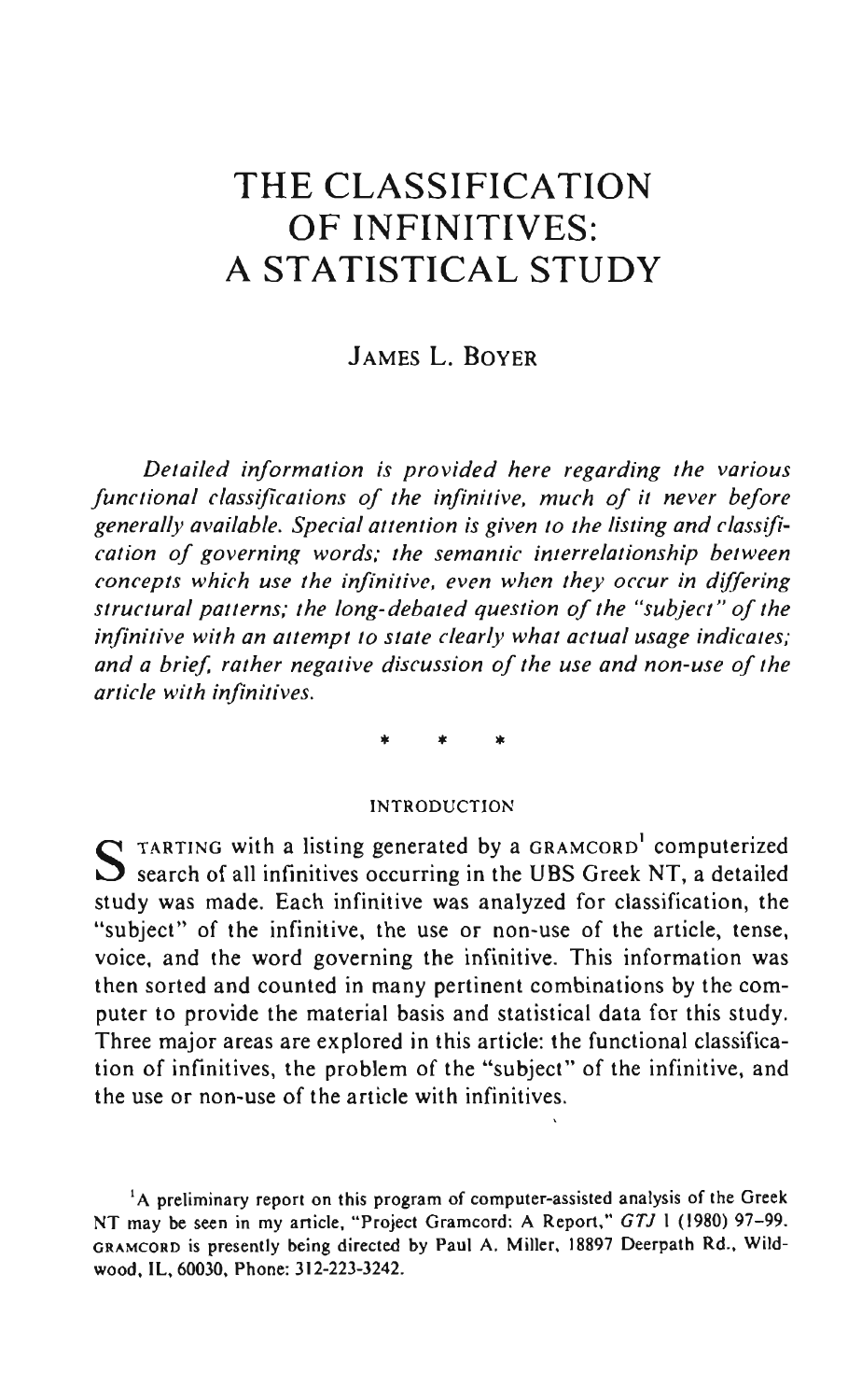#### A CLASSIFICATION OF USAGES

## *Subject Infinitives*

An infinitive may function as the subject of a sentence or clause, i.e., the doer of the action or that to which the state or condition of the verb is predicated. The abstract character of the infinitive as a verbal noun gives an impersonal character to the verb of such sentences. This use of the infinitive is also common in English, although usually in English the pronoun 'it' is used to signal a delayed subject and the infinitive subject follows the verb; "it is necessary to go" is more natural to the English ear than "to go is necessary," although the infinitive functions as subject in either case.

### Subject of Impersonal Verbs

Luke 20:22 provides an example of this usage:  $\mathcal{E}$ Ecotiv flu $\tilde{a}$ c Kai $\sigma$ apt  $\phi$ ópov  $\delta$ oŭvat  $\ddot{\theta}$  oŭ; / 'Is it lawful for us to pay taxes to  $\text{Caesar?}^2$  The subject infinitive most frequently occurs with certain verbs which are either always or predominantly impersonal. The verbs actually found with an infinitive subject in the NT are  $\delta \varepsilon \tilde{\tau}^3$  (120) times),<sup>4</sup>  $\gamma$ *ivolat* when it means 'it came to pass that' (36 times),<sup>5</sup>  $E$ εστιν (29 times), δοκέω when it is impersonal (5 times), συμφέρει and  $\omega$  $\varphi$  $\lambda \in$  (2 times each), and eight others (I time each).<sup>7</sup> One example' shows an infinitive without a governing verb expressed; the sense suggests that  $\delta \varepsilon$  be supplied. The infinitive in this usage is almost always anarthrous. Only once<sup>9</sup> is an article used, the genitive τοῦ. The infinitive follows its verb 95% of the time.

### Subject of a Predicative Verb

The subject infinitive also appears with the copula elui which predicates some quality or condition to the infinitive subject. This, too, is an impersonal construction, but differs from the previous one in that the impersonal verbs contain their own predication (it is *lawful,* 

**2Unless otherwise stated, translations of the Greek text of the NT are from the**  New American Standard version (NASB).

<sup>3</sup>The actual forms used are  $\delta \varepsilon i$  (92),  $\delta \delta \varepsilon i$  (22).  $\delta \varepsilon \eta$  (2). and  $\delta \varepsilon i v$  (4).

**4The number of occurrences listed in parentheses here and throughout this article counts the number of infinitives occurring with each verb. not the occurrences of the verb. Frequently one verb governs a series of infinitives.** 

 $\frac{3}{7}$ γίνεται (Ι), έγένετο (32), γένηται (2), γένοιτο (1).

 $6$ δοκεί (1), έδοξε (4).

<sup>7</sup>άνέβη, άπόκειται, άπολείπεται, ἐνδέκεται, ἔπρεπεν, κάθηκεν, συνέβη, χρή.

 ${}^{8}$ Rev 13:10, **άποκτανθήναι**.

9 Acts 10:25.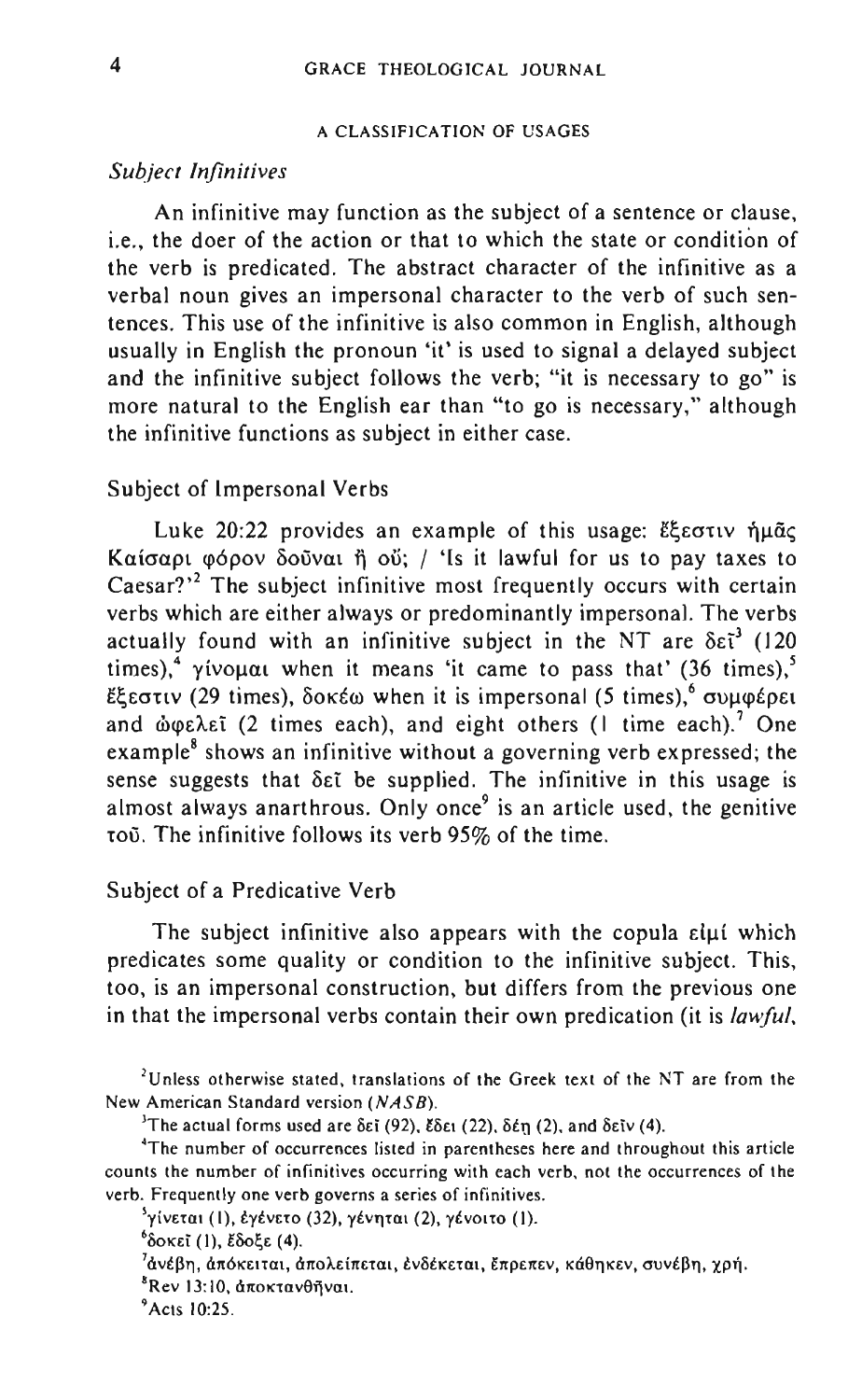it is *necessary*) whereas these state the predication as a predicate complement, either adjective, noun, or otherwise. An example is found in Mark 9:5: 'Ραββί, καλόν έστιν ήμας ώδε είναι / 'Rabbi, it is good for us to be here'. **In** addition to the 57 instances where the predicative verb is present,<sup>10</sup> there are 31 instances where it is not expressed but clearly must be supplied.

The predicate complement may be an adjective  $(71 \text{ times})$ ,<sup>11</sup> a noun (7 times),<sup>12</sup> a participle (7 times),<sup>13</sup> or the genitive personal pronoun,  $\delta \mu \tilde{\omega}$  (1 time). In two instances<sup>14</sup> infinitives seem to require Eatly to be supplied in the sense 'it exists', with no predication being stated. The infinitive is anarthrous 75 times; it has the nominative article ( $\tau$ ó) 10 times, the genitive ( $\tau$ oῦ) twice, and the  $accusative (to)$  once. The frequencies for word order when the predicative verb is present are Predicate/ Verb/Infinitive (46 times), Verb/ Predicate/ Infinitive (7 times), and Infinitive / Verb/ Predicate (4 times). When no predicative verb is expressed, the infinitive usually follows the predicate complement (25 of the 31 total).

### Subject of Passive Verbs

Infinitives which would have been the object of a verb in the active voice may become the subject of its passive transform (22 instances). For example, Matt 13:11 has 'Υμϊν δέδοται γνώναι τὰ  $\mu$ uvotnona / 'To you it has been granted to know the mysteries'. The verbs found in this construction are  $\delta$ i $\delta$ ωμι (9), yonuατiζω (4), έπι- $\tau$  $\varphi$ <sub>kw</sub> (3),  $\varphi$  $\varphi$ (3),  $\varphi$  $\varphi$  $\varphi$ ( $\varphi$ ),  $\varphi$ ), and  $\varphi$  $\varphi$  $\varphi$ (1). The infinitive is anarthrous 20 times; the other two have the nominative  $\tau$ ó.

### Subject of Other Verbs

**In** light of the fact that the infinitive is a verbal noun and can function as a subject, it is rather surprising that, apart from the three categories previously listed, there are only three other instances of a subject infinitive in the NT. They are Matt 15:20 (τὸ δὲ ἀνίπτοις χερσίν φαγείν ού κοινοί τον ἄνθρωπον / 'to eat with unwashed hands does not defile a man') and twice in Rom 7:18 (τὸ γὰρ θέλειν

 $13$ <sub>E</sub> (3),  $\delta$ *tov* (2), and  $\pi$ *ptrov* (2). These participles may be predicate adjectives **or perhaps periphrastic; note that each is a participle of an impersonal verb.** 

142 Cor 8: II and Phil 1:22.

<sup>&</sup>lt;sup>10</sup> The forms used are *Ε*στιν, ήν, ή, and είεν.

<sup>&</sup>lt;sup>11</sup>καλόν (24), εύκοπώτερον (8), κρεϊττον (5), άδύνατον (4), αίσχρόν (4), δίκαιον (4), άναγκαΐον (4), άθέμιτον (3), δυνατόν (2), μακάριον (2), περισσότερον (2), εμόν (2), and the following with one each: ἀνένδεκτον, ἀναγκαιότερον, ἀρεστόν, ἄξιον, δύσκολον, όκνηρόν, περισσόν, σκληρόν and φοβερόν.

<sup>&</sup>lt;sup>12</sup>άνάγκη (2), έθος (2), and one each of άρπαγμόν, Χριστός, and κέρδος.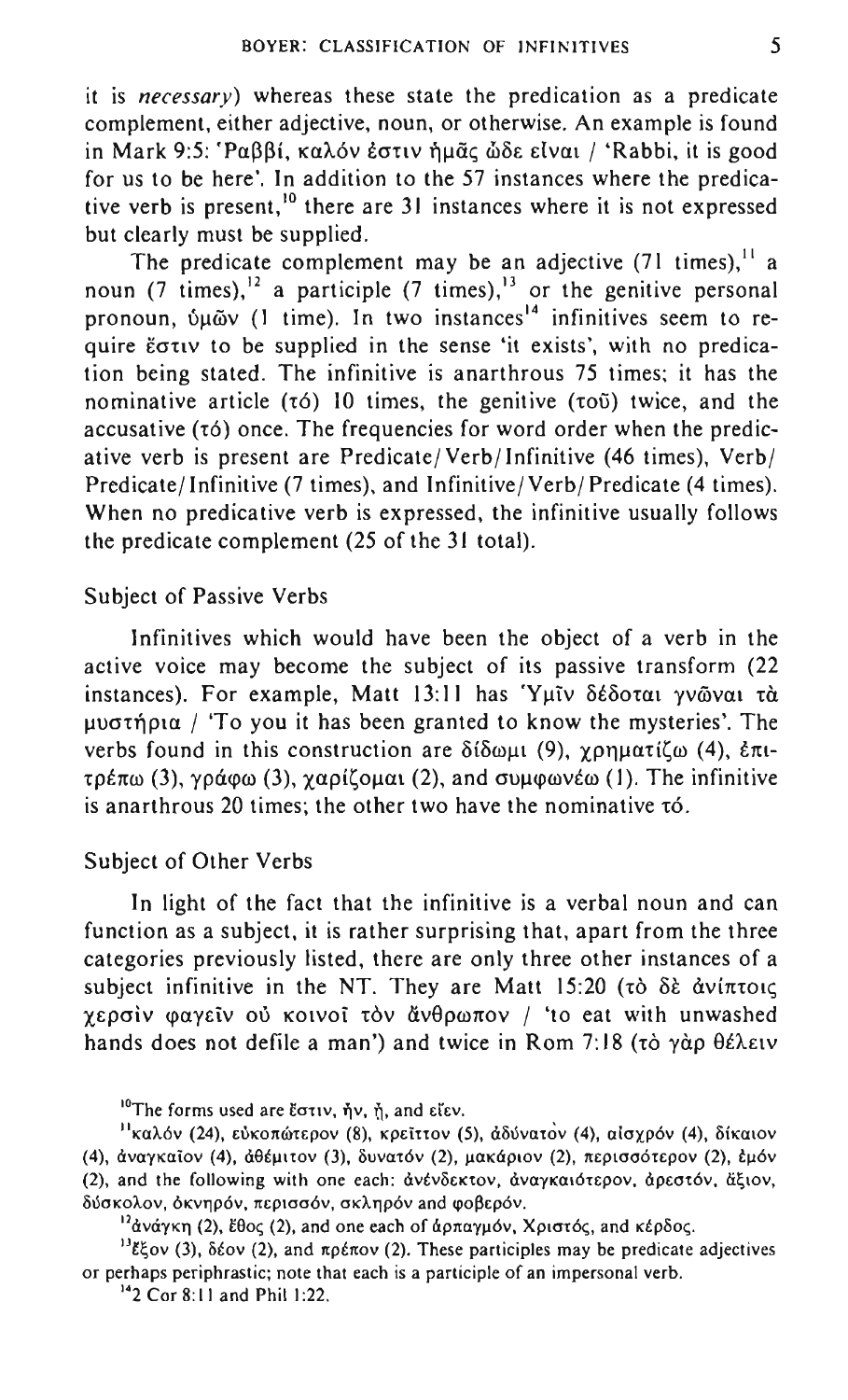παράκειταί μοι, τὸ δὲ κατεργάζεσθαι τὸ καλὸν οῦ / 'to will is present with me, but to perform the good is not [present]').<sup>15</sup> All three have the nominative article  $\tau$ ó.

### *Subject Infinitives*

By far the most frequent usage of the infinitive is in the predicate of a sentence-either as a complement of the verb, part of an object clause, or as the direct object itself. Here the basis for classification centers in the character of the verb which governs the infinitive.

### The Complementary Infinitive

Many verbs take an infinitive as a complement to their meaning; in a sense, the infinitive functions as the direct object of the verb. The interdependence of the verb and the infinitive 'is often so close that it forms a verb phrase or "chain." Verbs of this type are sometimes called catenative. The chain may be composed of two, three, or more links; the last one is always an infinitive or participle and the preceding ones must all be catenative.

At least 72 verbs are followed by 892 complementary infinitives in the NT. Most of these verbs have a corresponding verb in English which also takes an infinitive complement. There is little agreement among grammarians in classifying these verbs, so the attempt made here must be a tentative and rather hesitating one. This study classifies six categories of verbs that take complementary infinitives.

*1. Verbs Expressing Will or Desire. and their Opposites.* The complementary infinitive is found with verbs meaning 'to will, to wish, to desire' ( $\theta \in \lambda \omega$  [130],  $\beta \omega \lambda \omega \omega$  [39],  $\epsilon \pi \iota \theta \nu \mu \epsilon \omega$  [9], and  $\epsilon \pi \iota$ - $\pi$ o $\theta$ *έ*ω [4]) and the closely associated idea 'to choose, to prefer, to be pleased', expressed by  $\epsilon\delta\delta\alpha\epsilon\omega$  (9),  $\sigma\upsilon\upsilon\delta\alpha\epsilon\omega$  (2),  $\alpha i\rho\epsilon\omega$  (2),  $\varphi i\lambda\epsilon\omega$ (2), and  $\varphi$ ροντίζω (1). An opposite sense, 'to be ashamed' (επαισγύνομαι [2] and αίσχύνομαι [1]) also takes the complementary infinitive.

*2. Verbs Expressing an Activity to the End that Something Shall or Shall Not be Done.* This rather cumbrous heading is taken from Smyth<sup>16</sup> and includes a great number and variety of verbs which take a complementary infinitive. Some express 'attempt, effort, force'  $(\zeta\eta\tau\epsilon\omega$  [35], συμβουλεύω [2], and once each: αγωνίζω, αναμιμνήσκω, άναπείθω, άσκέω, επιζητέω, φιλοτιμέομαι, πειράομαι, and ζηλόω).

<sup>&</sup>lt;sup>15</sup>This is a literal translation. *NASB* uses the gerunds "the wishing" and "the **doing" to translate the Greek infinitives.** 

**<sup>16</sup>Herbert W. Smyth,** *A Greek Grammar* **(New York: American Book Co. , 1916)**  304.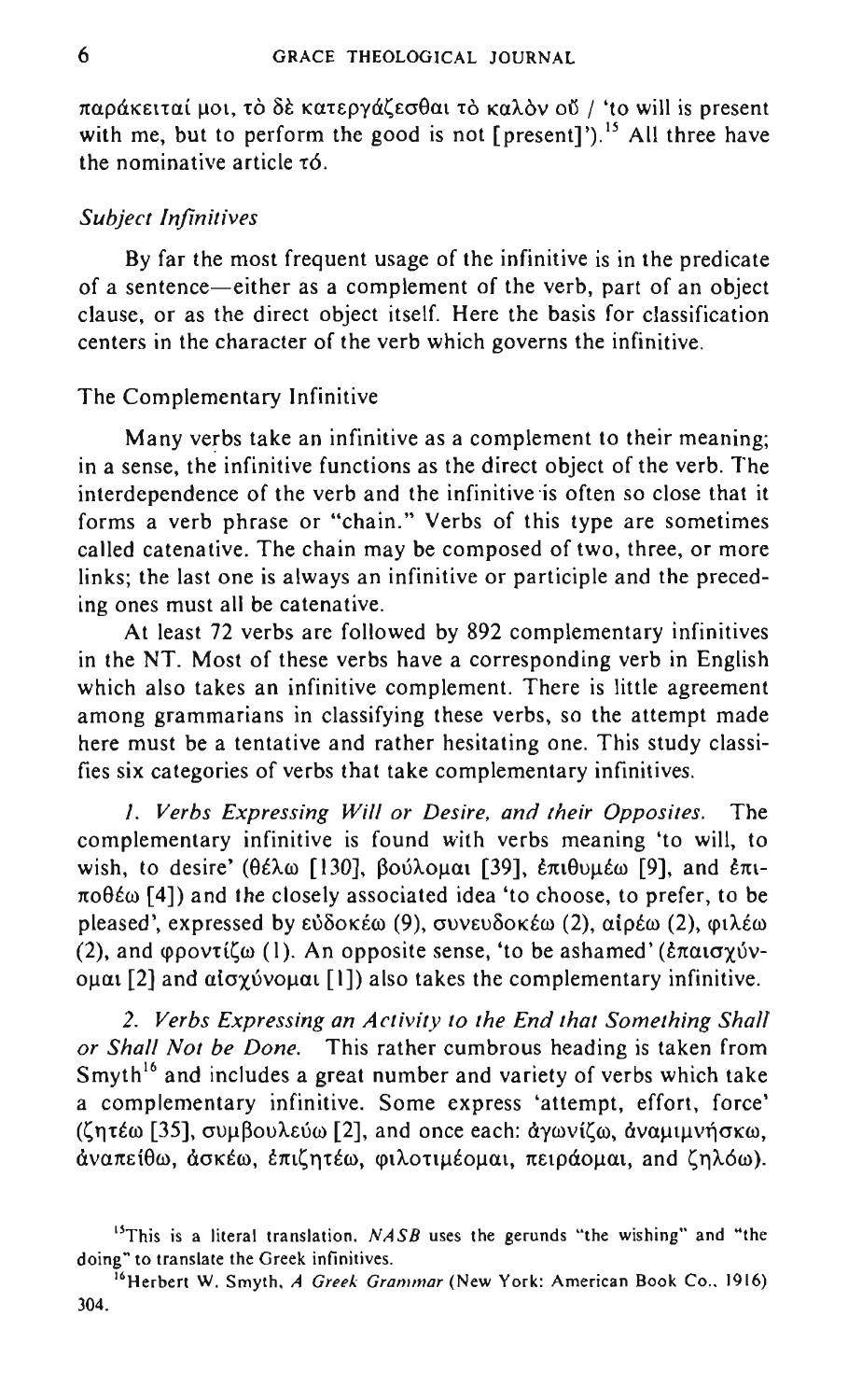Some express the concept of 'undertaking' or 'accomplishing'  $(\mu \in \lambda \lambda \omega)$ [93], άργομαι [92], τολμάω [13], ποιέω [12], κινδυνεύω [4], προσ- $\tau$ ίθημι [3], ένεργέω [2], προενάργομαι [2], and one each: έτοιμάζω, παρρησιάζω, προλαμβάνω, προμελετάω, and προσποιέομαι). Other verbs express the opposite idea, 'to thwart, to hinder, to delay' ( $\delta$ KVEW)  $[12]$ , φοβέομαι [4], ένκόπτω [3], ύποστέλλω [3], and one each: έξα- $\pi$ ορέω, ένεδρεύω, κατέγω, and γρονίζω).

*3. Verbs of Permitting and Allowing, and their Opposites.* These include  $\ell \pi \iota \tau \partial \ell \pi \omega$  (16),  $\dot{\alpha} \varphi \iota \iota \iota \iota \iota$  (4),  $\lambda \alpha \nu \gamma \dot{\alpha} \nu \omega$  (1) and the opposite sense of 'refusing, forbidding, preventing':  $\kappa \omega \lambda \omega \omega$  (10),  $\pi \alpha \rho$ αιτέω (2), απαρνέομαι (1), and αρνέομαι (1).

*4. Verbs Denoting Ability and Know-How.* 'Ability' is expressed most frequently by  $\delta \dot{\nu}$   $\alpha \mu \alpha$  (213); other verbs related to this concept are  $i\sigma\chi$ ύω (17), έξισχύω (2), and κατισχύω (2). Also related are δίδωμι in the sense 'give [the ability] to' (11),  $\ell \chi \omega$  in the sense 'have [the ability] to' (23),  $\varepsilon \psi \kappa \alpha \rho \varepsilon \omega$  'have time to' (3),  $\varepsilon \psi \delta \delta \phi \mu \alpha$  'to succeed, to get along well' (1), and  $\varepsilon$ vo for  $\omega$  'to find [by study]' (1). 'Know-how' is represented by  $\partial \delta \alpha$  (13),  $\gamma \nu \omega \sigma \kappa \omega$  (2),  $\mu \alpha \nu \theta \dot{\alpha} \nu \omega$  'to learn how to' (9), and  $\mu\nu\epsilon$ <sub>O</sub> $\mu\alpha$ <sub>1</sub> (4).

*5. Verbs denoting Fitness, Propriety, Custom.* Verbs used in this sense are  $d\xi\omega$  'to consider worthy' (3), the passive of  $\kappa\alpha\tau\alpha\xi\omega$ in the sense 'be counted worthy' (2), and  $\varepsilon \tilde{\omega} \theta \alpha$  'be accustomed to'.  $\Delta$ i $\delta$  $\omega$ u in the sense 'to give [the privilege] to' (5) also belongs here.

*6. Verbs Denoting Need or Obligation.* This class is composed of  $\delta \varphi \in \partial \omega$  'to be obligated to, to owe' (25), along with  $\delta \delta \varphi$  in the sense 'to give [the need] to' (2).

Less then 2% of the complementary infinitives have the article. Eight are found with the genitive article and eight with the accusative, compared to 878 anarthrous complementary infinitives in the NT.

### Infinitive in Indirect Discourse

When an infinitive stands as the object of a verb of mental perception or communication and expresses the content or the substance of the thought or of the communication it is classified as being in indirect discourse.<sup>17</sup> Compared with the previous category, the list

**17The term "indirect discourse" is used in various ways by grammarians. from a very broad sense (such as A. T. Robertson,** *A Grammar o/the Greek New Testament in the Ughl of Historical Research* [Nashville: Broadman, 1934] 1029, 103Iff.) to the strict sense of only indirectly quoted words (as in H. P. V. Nunn, *A Short Syntax of New Teslament Greek* [Cambridge: Cambridge University, 1951] 97-99). My usage here will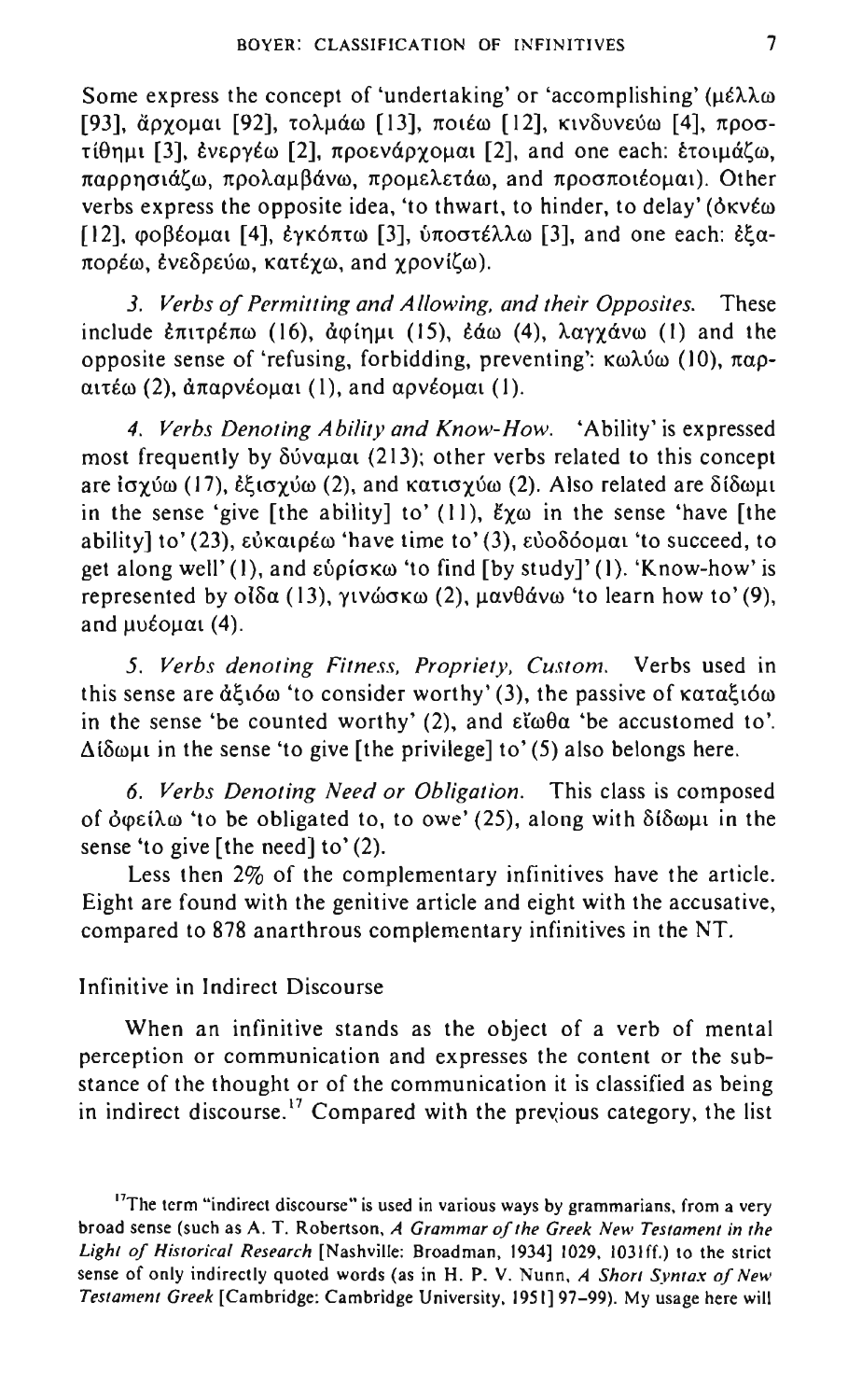of verbs found with this usage of the infinitive is a little larger (82 versus 72) but the number of infinitives involved is much smaller (362 versus 892). I offer here an attempt to classify these verbs.

*1. Verbs of Mental Perception: Recognizing, Knowing, Understanding.* An example of this usage is found in Heb 11:3: Πίστει VOOULEV Kατηρτίσθαι τους αιώνας δήματι θεού / 'By faith we understand that the worlds were prepared by the word of God'. The infinitive  $\kappa \alpha \tau n \sigma \tau$  is expresses the content of the mental perception-what was understood. Verbs found with this usage of the infinitive are  $\alpha$ κούω (2), καταλαμβάνω (1), νοέω (1), οίδα (1), and θεωρέω (1).

*2. Verbs of Mental Perception: Thinking, Believing, Feeling, Deciding.* For this usage see, e.g., Luke 2:44: voujoavtee δε αύτον είναι έν τῆ συνοδία / 'His parents supposed Him to be in the caravan'. The infinitive  $\epsilon\bar{v}$  tells what they thought-that he was in the caravan. The following verbs are used in this category:  $\delta$ okéw (29), κρίνω (12), νομίζω (10), λογίζομαι (6), πείθω (6), τίθημι in the sense 'to make up one's mind, to resolve' (4),  $\delta$ o $\kappa$  $\mu$ ú $\zeta$  (2), επιλανθάνομαι (2), οΐομαι (2), πιστεύω (2), συντίθεμαι (2), ύπονοέω (2), ήγέομαι, and one each: δρίζω, προορίζω, προτίθεμαι, στηρίζω, and υποκρίνομαι.

*3. Verbs of Mental Perception: Hoping, Expecting.* I Tim 3: 14 provides an example of this category: *ελπίζων ελθεΐν πρός σε έν* τάχει / 'hoping to come to you before long'. The infinitive έλθεῖν expresses the substance of this hope—the thing he hoped for. Verbs used are  $\ell\lambda\pi\ell\omega$  (13),  $\pi\rho\sigma\delta\sigma\kappa\omega$  (2), and  $\pi\rho\sigma\epsilon\gamma\omega$  (2).

*4. Verbs of Communication: Indirect Statement.* For an example see 1 John 2:6: δ λέγων ἐν αὐτῶ μένειν / 'the one who says he abides in Him'. The infinitive expresses the content of what was said; in direct discourse **it** would be a statement, **"\** abide in Him." The following verbs are classified in this category:  $\lambda \epsilon y_0$  (42),  $\mu \alpha \sigma \tau \nu \sigma \epsilon \omega$ (4), αναθεματίζω (3), απαγγέλλω (3), αποκρίνομαι (3), φάσκω (3),  $\frac{\partial \pi}{\partial \gamma}$ έλλω (2),  $\frac{\partial \mu}{\partial \omega}$  (2),  $\frac{\partial \mu}{\partial \omega}$  (o  $\frac{\partial \mu}{\partial \omega}$  in the sense 'to promise, to agree to' (2); and once each: βοάω, διισχυρίζω, επιδείκνυμι, έρῶ, φημί, κατακρίνω, προαιτιάομαι, σημαίνω, and συνίστημι.

*5. Verbs of Communication: Indirect Question.* Acts 10:48 has an example of this classification: τότε ήρώτησαν αύτον επιμείναι  $\eta\mu\epsilon\rho\alpha\zeta$  tiv $\alpha\zeta$  / 'then they asked him to stay on for a few days'. The

**be two-fold: (a) mental activity and perception when it states the content or substance of the thought, and (b) indirect communication, whether as statement, question, or command.**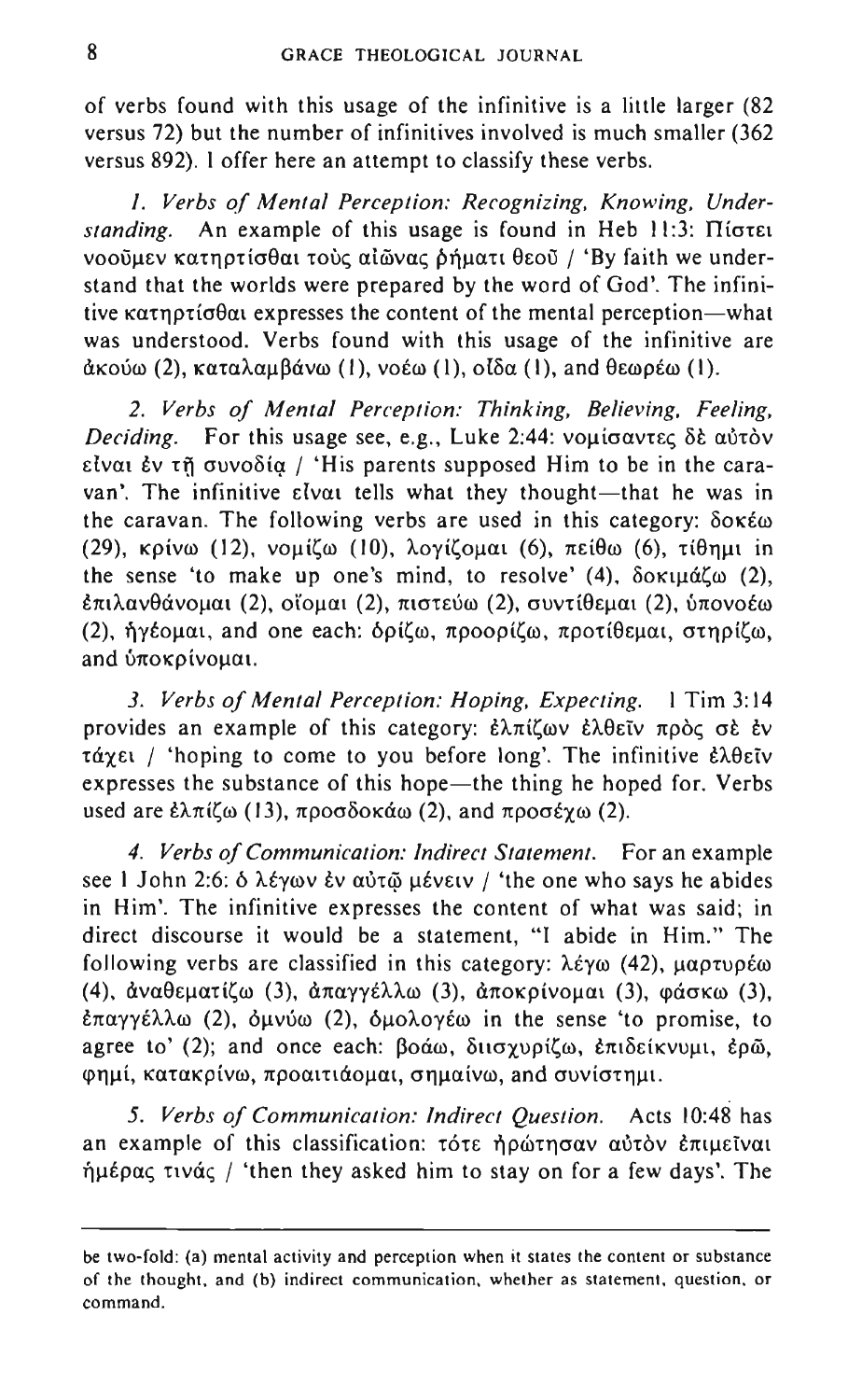direct quote would be a question, "Will you stay on . . .?" Verbs used with an infinitive in indirect discourse are  $\epsilon$ ρωτάω (10), αἰτέω (6),  $ε\check{v}$ γομαι (6), δέομαι (4), προσεύγομαι (3), παραιτέω (2); and once each: επερωτάω, επικαλέομαι, κατανεύω, and κατασείω.

*6. Verbs of Communication: Indirect Command or Entreaty.*  Luke 18:40 has the following example:  $\delta$  'Ingout  $\epsilon$  Ke $\delta$  Eugenov autov  $\dot{\alpha}$ <sup>2</sup>θηναι πρός αύτόν / 'Jesus commanded that he be brought to Him'. The direct quotation would have been a command or exhortation, "bring him to Me." Several verbs fall in this category:  $\pi \alpha \rho \alpha \gamma \gamma \epsilon \lambda \lambda \omega$ (32), παρακαλέω (30), κελεύω (26), είπον (11), γράφω (7), διατάσσω (7), εντέλλομαι (4), επιτάσσω (4), διδάσκω (3), νεύω (2), συμβουλεύω (2), τάσσω (2), ύποδείκνυμι (2), ύπονοέω (2); and once each: άπειλέω, δείκνυμι, διαμαρτυρέω, ένορκίζω, επικρίνω, επιστέλλω, ευαγγελίζω, in the sense 'to proclaim that',  $\kappa n \rho \dot{\rho} \sigma \sigma \omega$ ,  $\pi \alpha \dot{\delta} \epsilon \dot{\omega} \omega$ ,  $\pi \alpha \rho \alpha \dot{\nu} \epsilon \dot{\rho} \omega \dot{\alpha}$ ,  $\pi$ pootáoow, and ovu povil(w. In one passage the governing verb is unexpressed; some form of διδάσκω probably should be supplied (I Tim 4:3; cf. V I).

### Object Infinitive with Other Verbs

It may be surprising, but there are only two (or perhaps three) other instances where an infinitive stands as the true object of a verb. 2 Cor 8:11 reads vuvi δέκαι το ποιήσαι έπιτελέσατε / 'but now finish doing it also'; the infinitive seems to be a true object rather than a complement to επιτελέω. In Phil 4:10 (ότι ήδη ποτε ανεθάλετε το lJltEP EJ.loii <ppovElv / 'that now at last you have revived your concern for me'),  $\omega$ *povetv* seems to be functioning as a simple noun object. One other passage that perhaps belongs here is Rev 13:10:  $\epsilon\zeta$  tic  $\zeta v$ μαγαίρη άποκτανθῆναι, αὐτὸν ἐν μαγαίρη ἀποκτανθῆναι / 'If anyone is to be killed with the sword, with the sword he will be killed'.<sup>18</sup> The first  $\hat{\alpha}$ ποκτανθῆναι is clearly the predicate of a verb which needs to be supplied (perhaps "is destined" as the  $NASB$  supplies in the first half of the couplet, or perhaps simply the copula as the *NIV* does in both halves of the couplet; in the latter case the infinitive would not strictly be *object*, but rather a subjective complement).

It might well be argued that some of the infinitives which I have classed as complementary might be considered simply as noun objects of the verb. In such cases I have tried to follow the lead of other

<sup>&</sup>lt;sup>18</sup>The translation given in this instance is from the *NIV* which follows Codex A. NASB follows a different text and translates. "if anyone kills with the sword." The **whole passage is greatly compressed and difficult to interpret.**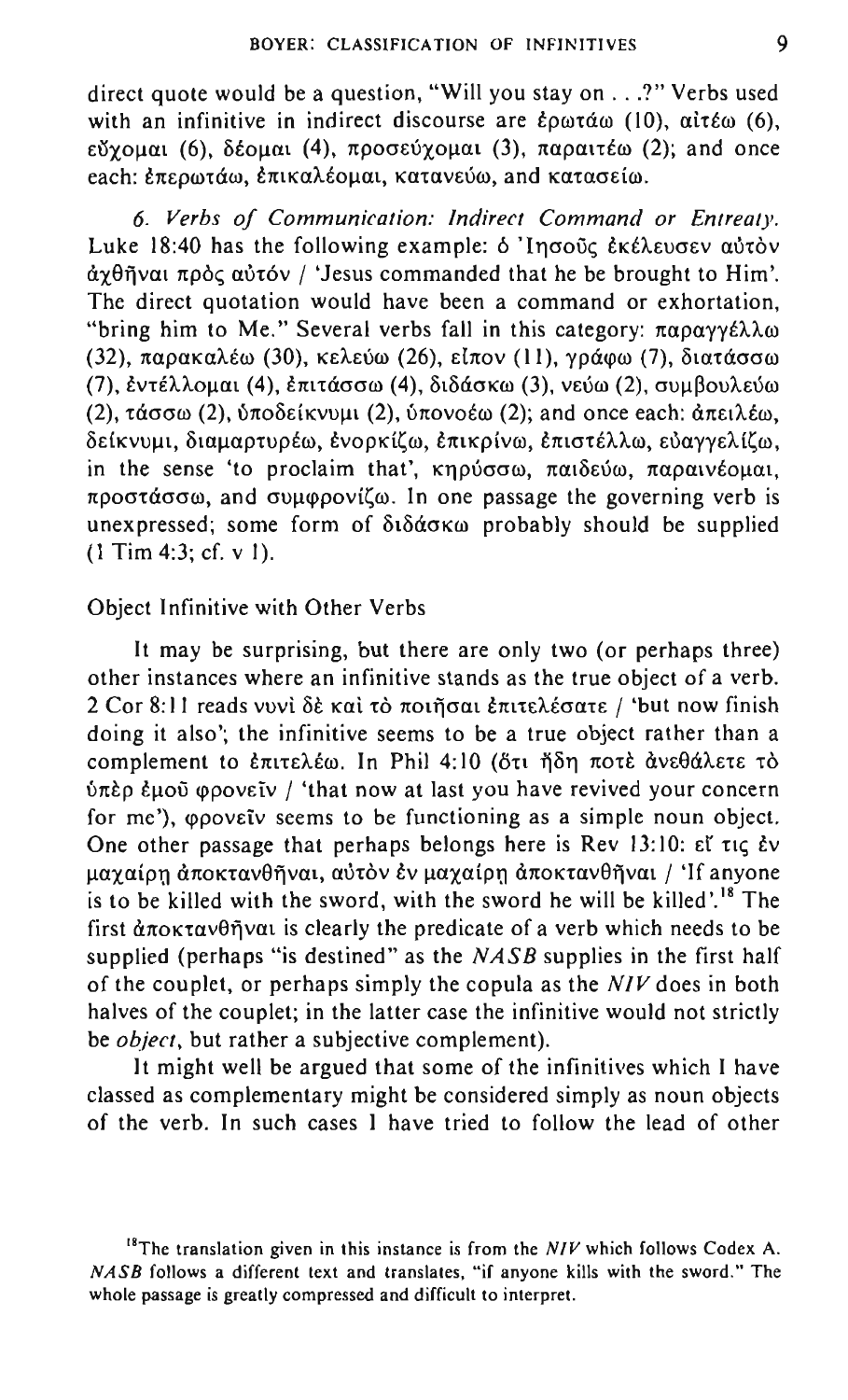grammarians'9 who list the governing verb as one which elsewhere takes an infinitive to complete its meaning.

### *Adverbial Infinitives*

In many instances the infinitive is used, in effect, as a subordinate adverbial clause which usually expresses time but may also express cause, purpose or result.

### Infinitive of Purpose or Result

The most natural adverbial use of the infinitive, either articular or anarthrous, is to express the end or direction of an action, whether intentional (purpose) or consequential (result). Grammarians who have studied the historical development of the Greek language point out that the Greek infinitive originated as a verbal substantive with a fixed dative or locative case form.<sup>20</sup> Thus, as Robertson says, "This notion of purpose is the direct meaning of the dative case which is retained. It is the usual meaning of the inf. in Homer, that of purpose"<sup>21</sup> and "This dative inf. was probably a survival of the old and once common dative of purpose."<sup>22</sup> In later Greek, especially in Hellenistic Greek, the infinitive in this and all other uses gave way increasingly to the  $\alpha$ -clause until it disappeared entirely in modern Greek where it is replaced with vá (i.e.,  $f(v\alpha)$ ) + subjunctive. In the NT it is still very common as an expression of purpose, along with  $\beta \alpha$ .

The relation between purpose and result is a close one and often difficult, sometimes impossible, to distinguish. Intended result is purpose; accomplished or realized purpose is result, and it is not clear in every instance which is in the mind of the author.<sup>23</sup> For example, in Rev 5:5  $\epsilon$ νίκησαν δ λέων ... άνοϊζαι is an accomplished fact, but the speaker might be pointing to the *reason* for the action. Another factor contributing to this confusion between purpose and result in the NT may be the theological context which presents a sovereign God whose purposes always become results and results always arise out of his purposes.

In this classification I label cach example as either infinitive of purpose or of result where it seems reasonably clear to do so, and I put in another category those which might reasonably be either.

<sup>19</sup>See particularly BDF, 201-5.

 $20$ For a discussion of the origin and development of the infinitive in the Greek language see Robertson, *Grammar, 1051-56.* 

<sup>22</sup>lbid., 1053.

23For a rather thorough discussion of this problem see Robertson, *Grammar,*  1089-9\.

<sup>&</sup>lt;sup>21</sup>Ibid., 1087.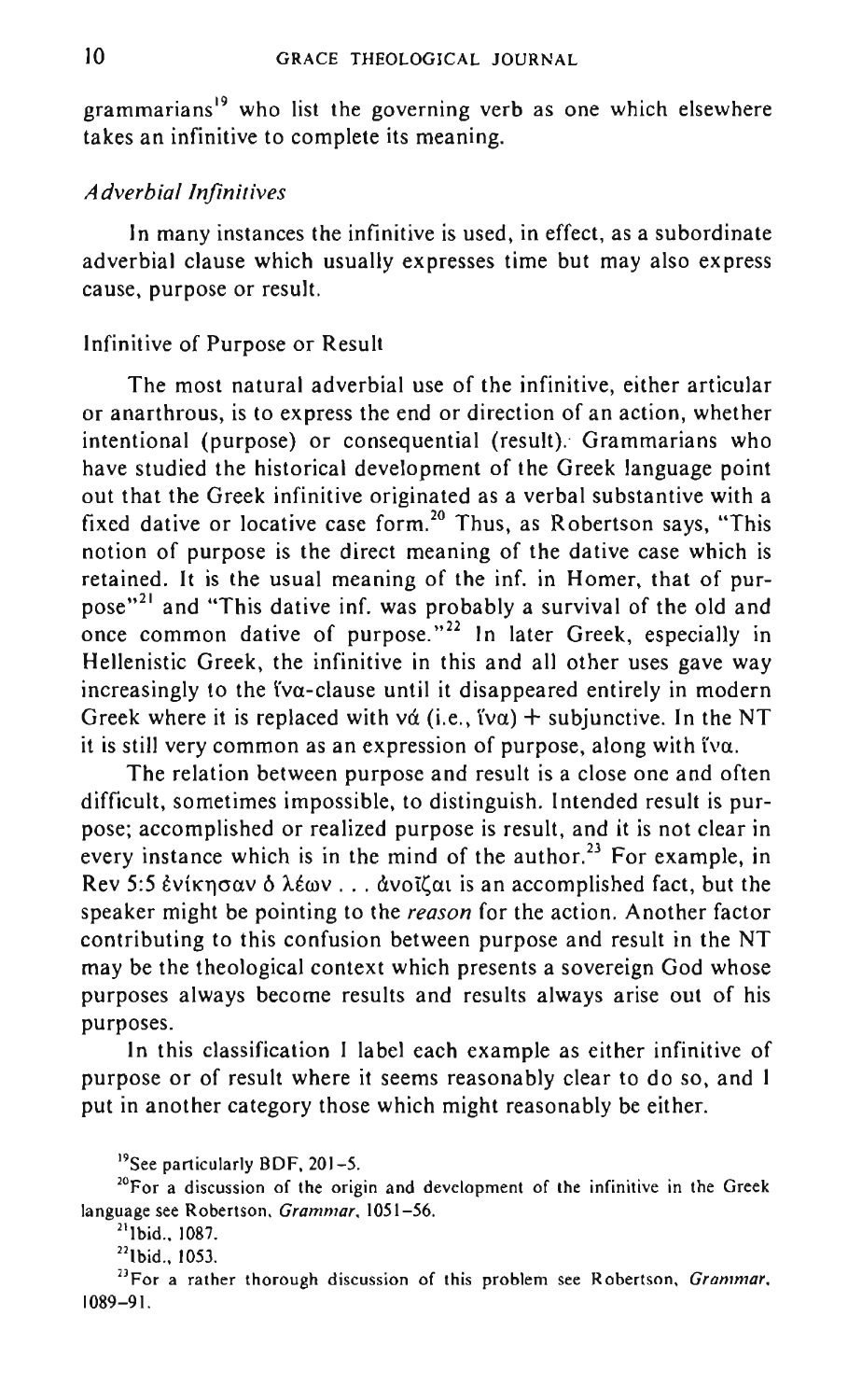*I. Infinitive of Purpose.* Two clear examples of infinitives of purpose are Matt 2:2: ήλθομεν προσκυνήσαι αὐτῶ / 'we have come to worship Him' and Luke 15:15: E $\pi$ ELIWEV autov  $\epsilon$ ic touc dypou- $\alpha\dot{\beta}$ του βόσκειν χοίρους / 'he sent him into his fields to feed swine'. Verbs found with an infinitive of purpose are (a) 'to send':  $\text{d} \pi \text{o} \sigma \tau \hat{\epsilon} \lambda \lambda \omega$ (19), εξαποστέλλω (2), πέμπω (4); (b) 'to give': δίδωμι (17), παρα- $\delta$ ίδωμι (3); (c) 'to choose': εκλέγομαι (4), προγειρίζομαι (3); (d) more than 40 others with three or less infinitives involved; and  $(e)$  a special category of intransitive verbs of motion: 'to go' or 'to come'; compounds of  $\beta\alpha\beta\omega$  (13), Epyou $\alpha$  and its compounds (79),  $\pi$ opeuolal and its compounds (12), compounds of  $\alpha y_\omega$  (5); verbs meaning 'to be present, to have come',  $\eta \kappa \omega$  (2),  $\pi \alpha \rho \alpha \gamma$  (voltat),  $\pi \alpha \rho \epsilon$ <sub>1H</sub>. (1); and miscellaneous intransitive verbs of motion (19).

*2. Infinitives of Result.* Sometimes a particle indicates that an infinitive is an infinitive of result. " $\Omega$  $\sigma \tau \varepsilon$  is a combination of the comparative particle  $\&c$  'as' with the enclitic  $\tau \varepsilon$  'and' (note the accent: not ώστε as it would have to be if it were one word) and means 'and so' or 'so as'. The Blass-Debrunner grammar says, "The introductory particle for the infinitive of result is  $\ddot{\omega}$  ore as in classical."<sup>24</sup>

There are 64 infinitives in the NT introduced by  $\omega \sigma \tau \epsilon$  or  $\omega \epsilon$ . Of these, all but 8 are infinitives of result, the result being either an actual occurrence (51), a fictional occurrence as part of a parable (3) (Matt 13:32 twice, Mark 4:32), or the occurrence which could follow if some condition were met (Matt 24:24; I Cor 13:2). Of the remaining eight, five may perhaps be explained away. In Matt  $15:33$  the  $\omega \sigma \tau \epsilon$ may be understood as the co-ordinate of τοσοῦται: "so many loaves as it would take to actually feed so great a crowd." In Matt 10:1 (two occurrences), 27: I, and Acts 20:24 the results intended were actually realized later; this was known at the time when the record was written and may be reflected in the choice to use  $\&$  or  $\&$  c. But the three remaining passages are different. In Luke 9:52 there is some doubt whether the intended result was actually realized. If  $\phi \varsigma$  *i*:tolu $\phi \sigma \alpha$ <sup>1</sup> αύτ $\ddot{\omega}$  means to prepare the people of Samaria to receive Christ, it was not realized, as the following verse shows. But probably these words should be understood to mean "to make arrangement for Him" (NASB); if so it is clearly actual result. In Luke 20:20 it is true that Jesus was actually delivered over to the rulers, but it did not come about by the tactics reported in this verse, that is, by listening to Jesus' teaching in order to trap him by his speech. Thus, the purpose

<sup>&</sup>lt;sup>24</sup>BDF, 197. They go on to explain that there is uncertainty whether the simple  $\omega$ **is used, just as there is about its use in customary Attic. In the UBS<sup>3</sup> text**  $\omega$ **ς appears** with the infinitive twice (Luke 9:52 and Acts 20:24), both with textual variants including wore and both with the meaning of intended result (i.e., purpose).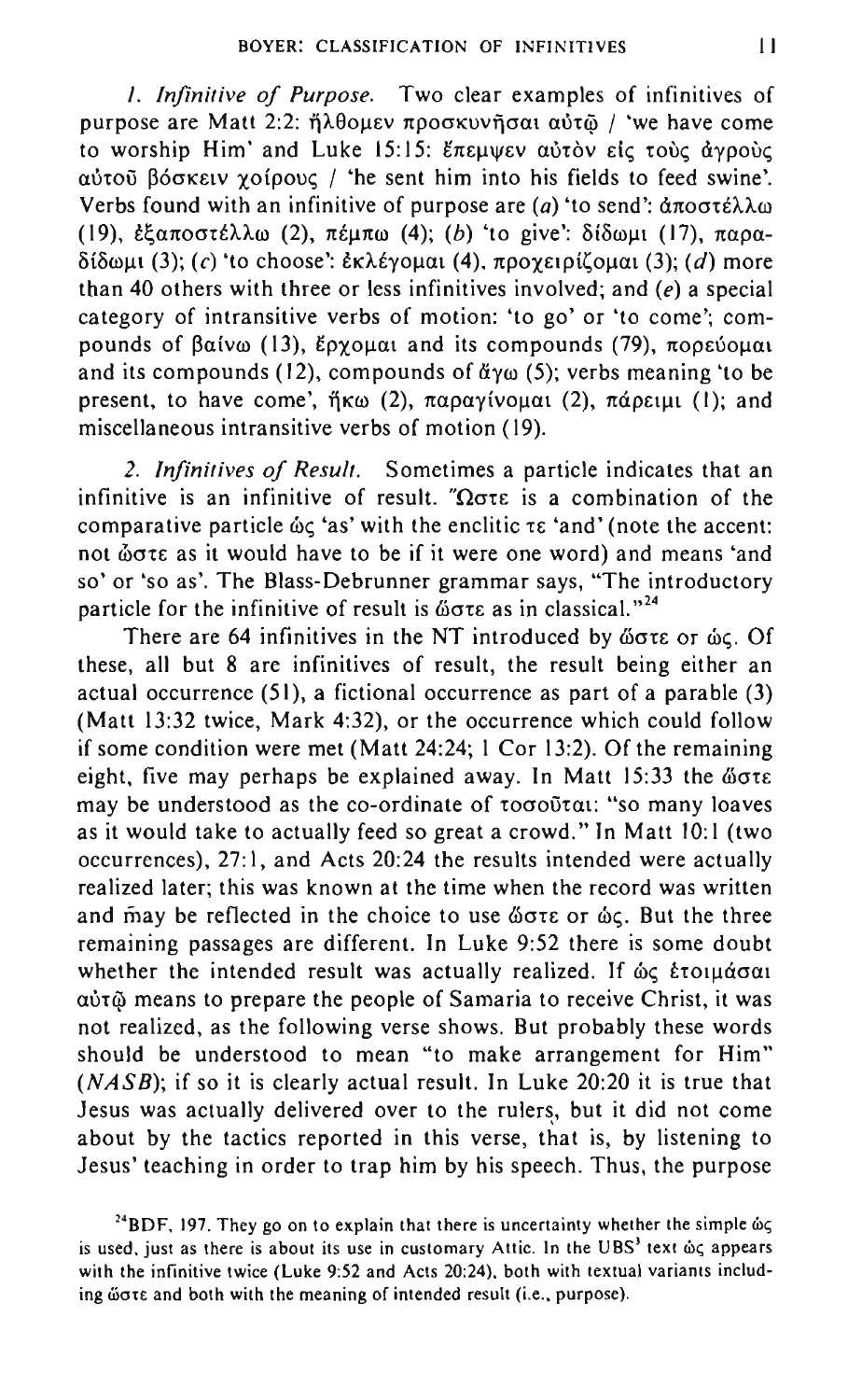in this context failed. There seems to be no doubt, however, that in Luke  $4:29$   $\ddot{\omega}$  are is used with an infinitive to express an intended result which, obviously, was in no sense realized. Jesus was not thrown down from the hill, as is explicitly stated in the next verse. Apparently the confusion over purpose and result, between intended and actual result, must sometimes be recognized even when  $\ddot{\omega}$  occurs.

The other five infinitives identified in this study as infinitives of result do not use  $\omega \sigma \tau \epsilon$  or  $\omega c$ . In Matt 21:32 belief, expressed by the infinitive  $\pi$ <sub>1</sub> $\sigma$ <sub>1</sub> $\sigma$ <sub>1</sub> $\sigma$ <sub>1</sub> $\sigma$ <sub>1</sub>, was not the purpose for repentance but the result of it. So also in Rom 7:3 the wife's freedom from the law of her dead husband is not "in order that she may not be an adultress," but it *results in* her not being so. In Heb 11:8 Abraham obeyed "with the result that" he went out, not "in order to" go out. And in Rev 2:20 (twice) it is preferable to understand the immorality and eating of idol-sacrifices as the result rather than the purpose of lezebel's false teaching.

*3. Infinitives either Purpose or Result.* The fact that the infinitive may express either purpose or result requires the interpreter to make a subjective decision or admit uncertainty as to the precise significance of the infinitive. The preceding sections include those instances where this writer has made that decision. The present category includes 19 places<sup>25</sup> where there was uncertainty regarding classification. The reader is called upon to use his own judgment in these cases.

Perhaps this whole issue should prompt us to look again at our own language. Is it always possible to make distinctions between purpose and result in the English use of the infinitive? And, do we *need* to do so?

### Articular Infinitives with Prepositions

Of all the many uses of the Greek infinitives, this one is the most foreign to English speakers. English uses infinitives in all the ways that Greek does as subjects of verbs, as objects (both complementary and in indirect discourse), as adverbs expressing purpose or result, and in apposition to nouns, adjectives, and pronouns. But there is nothing in English to prepare the beginning Greek student for the use of the infinitive when it stands as object of a preposition and functions as an adverbial clause.

It is impossible to translate these constructions literally into any understandable English. They most naturally are translated by

<sup>&</sup>lt;sup>25</sup> Mark 7:4; Luke 1:25; 24:16, 45; Acts 7:19; 10:47; 15:10; 20:30; Rom 1:24, 28; 11:8 (twice), 10; 2 Cor 10:16 (twice); Gal 3:10; I Thess 3:3; Rev 16:9,19.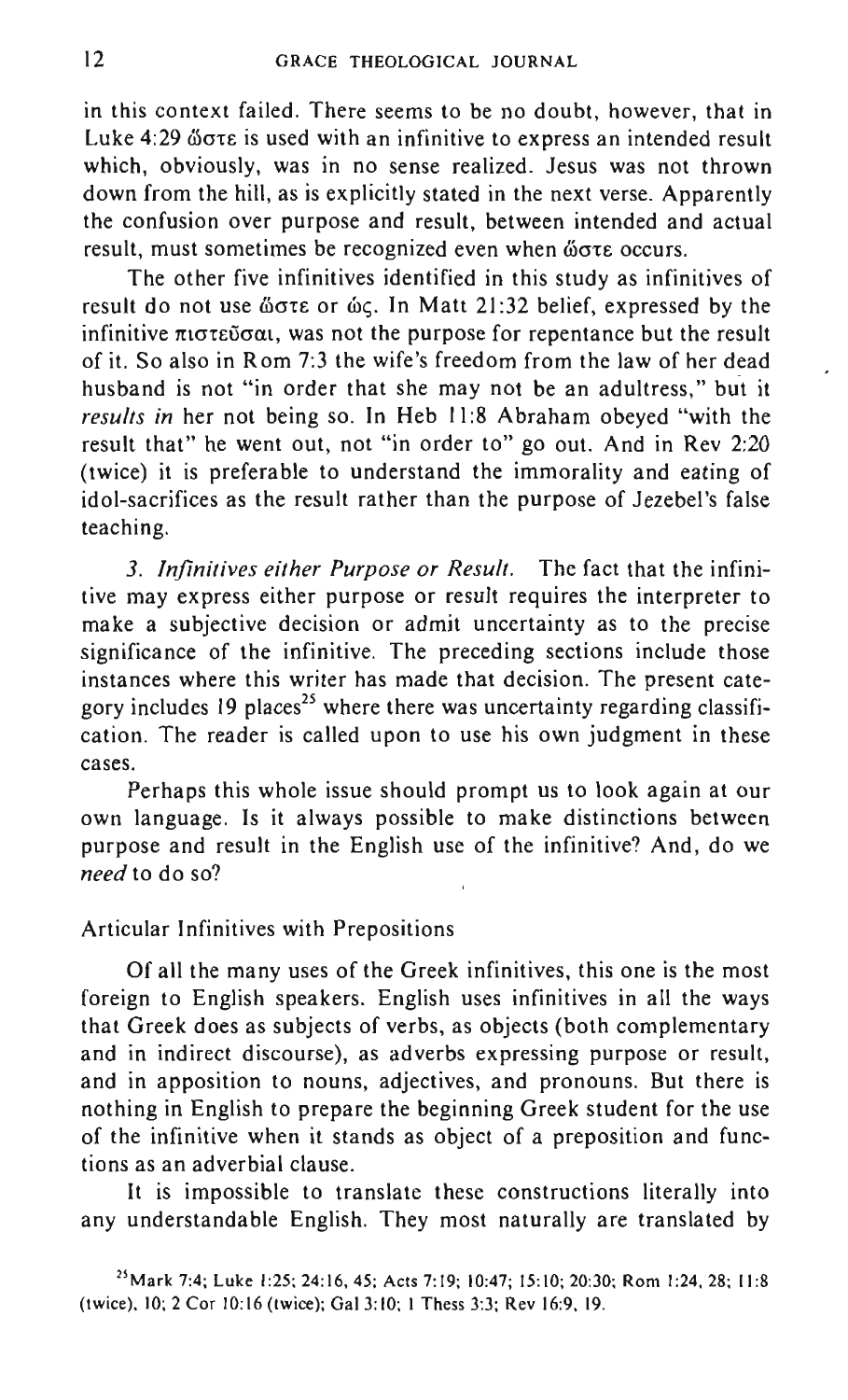| . .<br>. . |
|------------|
|------------|

| Tense of         |                |                                         |    |    |   |                                    |  |  |  |  |
|------------------|----------------|-----------------------------------------|----|----|---|------------------------------------|--|--|--|--|
| Prepo-<br>sition |                | Infinitive:                             |    |    |   |                                    |  |  |  |  |
|                  |                | Article Number Pres. Aor. Perf. Meaning |    |    |   |                                    |  |  |  |  |
| εἰς              | τό             | 71                                      | 32 | 37 | 2 | Purpose: "in order to"             |  |  |  |  |
| έv               | τῶ             | 56                                      | 44 | 12 |   | Temporal: "while, as, when"        |  |  |  |  |
| διά              | τó             | 32                                      | 24 |    | 7 | Causal: "because"                  |  |  |  |  |
| μετά             | τó             | 15                                      |    | 14 | ۱ | Temporal: "after                   |  |  |  |  |
| πρός             | τό             | $\mathbf{1}$                            | 3  | 8  |   | Purpose: "in order to"             |  |  |  |  |
| πρό              | τοῦ            | 9                                       |    | 8  |   | Temporal: "before"                 |  |  |  |  |
| άντί             | τοῦ            |                                         |    |    |   | Substitution: "instead of"         |  |  |  |  |
| <b>EVEKEV</b>    | τοῦ            |                                         |    |    |   | Causal: "because, for the sake of" |  |  |  |  |
| ξως              | τοῦ            |                                         |    |    |   | Temporal: "until"                  |  |  |  |  |
| πρίν             | $\blacksquare$ |                                         |    |    |   | Temporal: "before"                 |  |  |  |  |
| πρίν ή           |                | 3                                       |    | 3  |   | Temporal: "before"                 |  |  |  |  |

*Articular Infi'nitives with Prepositions* 

converting them into subordinate clauses, choosing the conjunction according to the meaning of the preposition and changing the infinitive into a finite verb. For example, Luke 11:27 (εν τ**ω** λέγειν αύτὸν  $\tau\alpha\tilde{\sigma}\tau\alpha$ ) may be translated "while he was saying these things." A literal translation would be, "in the him to say these things," and, less literal, "in the process of his saying these things." Table I sets forth the basic information regarding these constructions.

Only those prepositions listed in Table I are used in this construction. There are two examples which conform completely to this pattern but which clearly do not belong to this category: 2 Cor 8: **II;**   $\epsilon$ <sub>K</sub> τοῦ Eyειν / 'by your ability' *(NASB*), and Heb 2:15: διὰ παντὸς 1:013 1;i'jv I 'through [their] whole life' or 'all their lives' *(NASB) .* These will be considered later under the category *Infinitives as Simple Nouns.* 

A characteristic of this construction is the use of the article with the infinitive; the only exception is with  $\pi \rho$ iv. Robertson explains, "The use of  $\pi \rho i v$  with the inf. was common in Homer before the article was used with the inf. The usage became fixed and the article never intervened."<sup>26</sup> He points out that the case used with  $\pi \rho i v$  is Ablative (Genitive). .

The tense of the infinitive signifies, of course, not time, but aspect. The present is used for a durative aspect and the aorist for simple occurrence or indefinite. This produces a subtle distinction especially in the case of  $\epsilon v \tau \tilde{\omega}$  with the infinitive. When the present is used the

**<sup>26</sup>Robertson. Grammar, 1075.**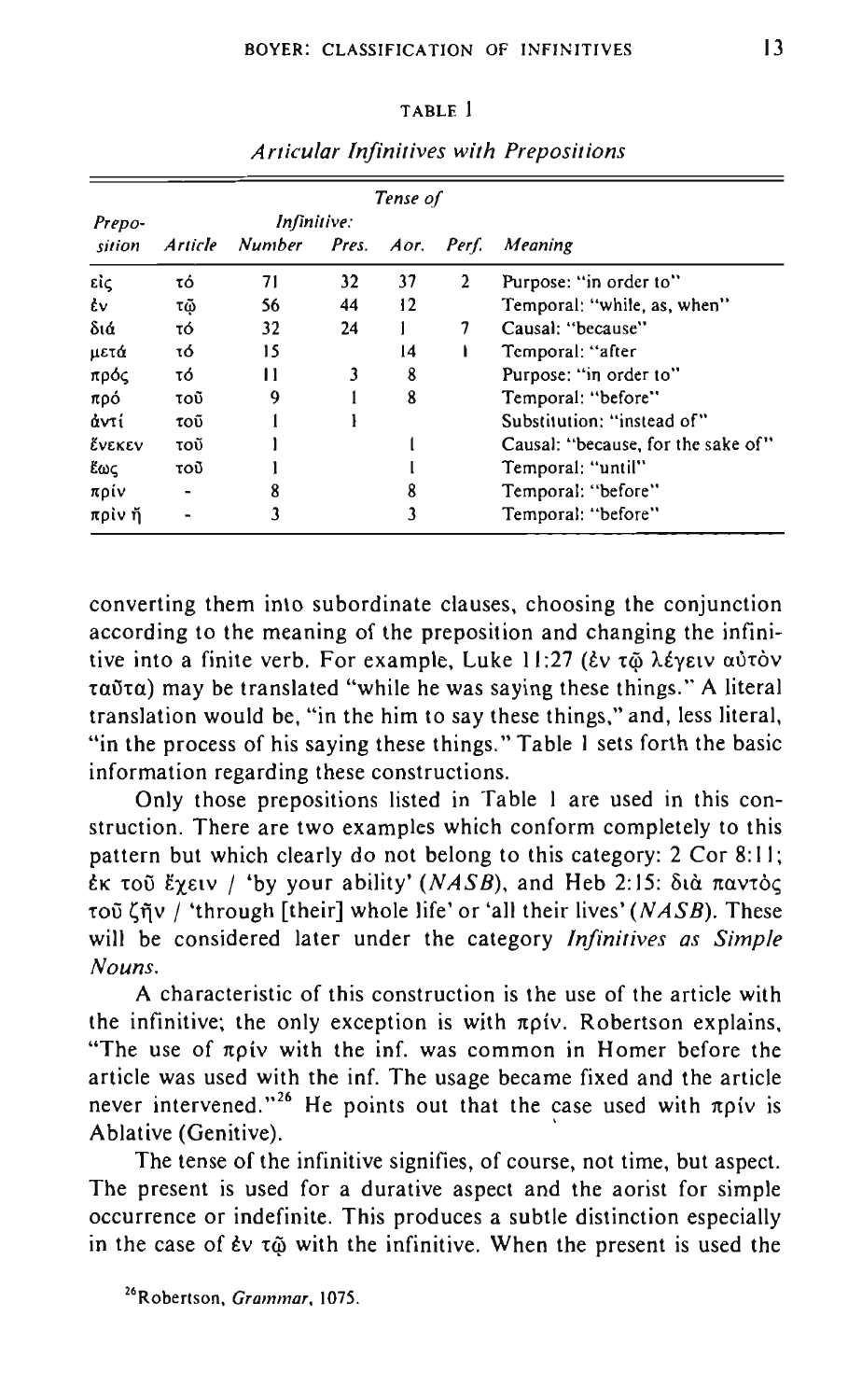sense is durative; it is continuing action going on at the same time as the main clause. When the tense is aorist it is simple occurrence, simultaneous but not emphasizing the continuing action. Usually  $NASB$  translates  $\dot{\epsilon}$   $\upsilon$   $\tau\ddot{\omega}$  with the aorist infinitive by "when" (9 of the 12 times it occurs). They use "while" or "as" 31 times and "when" only 7 times with the present infinitive.

Six of the prepositions used with infinitives are temporal in significance and express time relative to the main sentence as either antecedent ( $\pi \rho \delta$ ,  $\pi \rho$ iv,  $\pi \rho$ iv  $\tilde{\eta}$ ,  $\tilde{\epsilon} \omega$ c), contemporary ( $\tilde{\epsilon}$ v), or subsequent  $($ μετά). Two express purpose or end (είς, πρός); two express cause  $(\delta t \phi, \xi v \epsilon \kappa \epsilon v)$ ; and one, substitution  $(\delta v \tau \delta)$ . The meanings given in Table I are the more common ones, but they are not exhaustive. With  $\dot{\epsilon}v$  the sense is sometimes instrumental (Acts 3:26, Heb 8:13). The  $\epsilon$  ic  $\tau$  o + infinitive construction seems sometimes to be the same as the simple infinitive of purpose or result; in two instances it seems exactly equivalent to the simple epexegetical infinitive of an adjective (las I: 19, twice).

### Causal Infinitive

The one passage which alone shows the infinitive without a preposition functioning in the adverbial sense of cause is 2 Cor 2:13:  $\tau\ddot{\omega}$  $\mu$  in Eupely  $\mu$  It is alleger  $\mu$  because I did not find Titus'. The case of the infinitive is instrumental-dative (with  $\tau$ ), which is appropriate to the causal sense. The construction is structurally parallel to the purpose and result categories already discussed.

### *Absolute Infinitives*

### The Infinitive Absolute

The classical infinitive absolute is described by Goodwin in his grammar of classical Greek: "The infinitive may stand *absolutely* in parenthetic phrases, generally with  $\phi \circ \phi$  or  $\phi$ *oov.* ... The most common of these expressions is **ώς έπος είπεῖν or ώς είπεῖν** *to put it in a word* or *if one may say so*, used to soften a statement."<sup>27</sup> This construction occurs only once in the NT and is in fact the very example Goodwin quoted-Heb 7:9: καὶ ώς ἔπος εἰπεῖν / 'and, so to speak'.

### The Imperatival Infinitive

In grammatical terminology *absolute* is often used to refer to something which appears alone, without object or grammatical connection.

27W. **W. Goodwin,** *Greek Grammar,* **revised by C. B. Gulick (Boston: Ginn and**  Co., 1930) 323.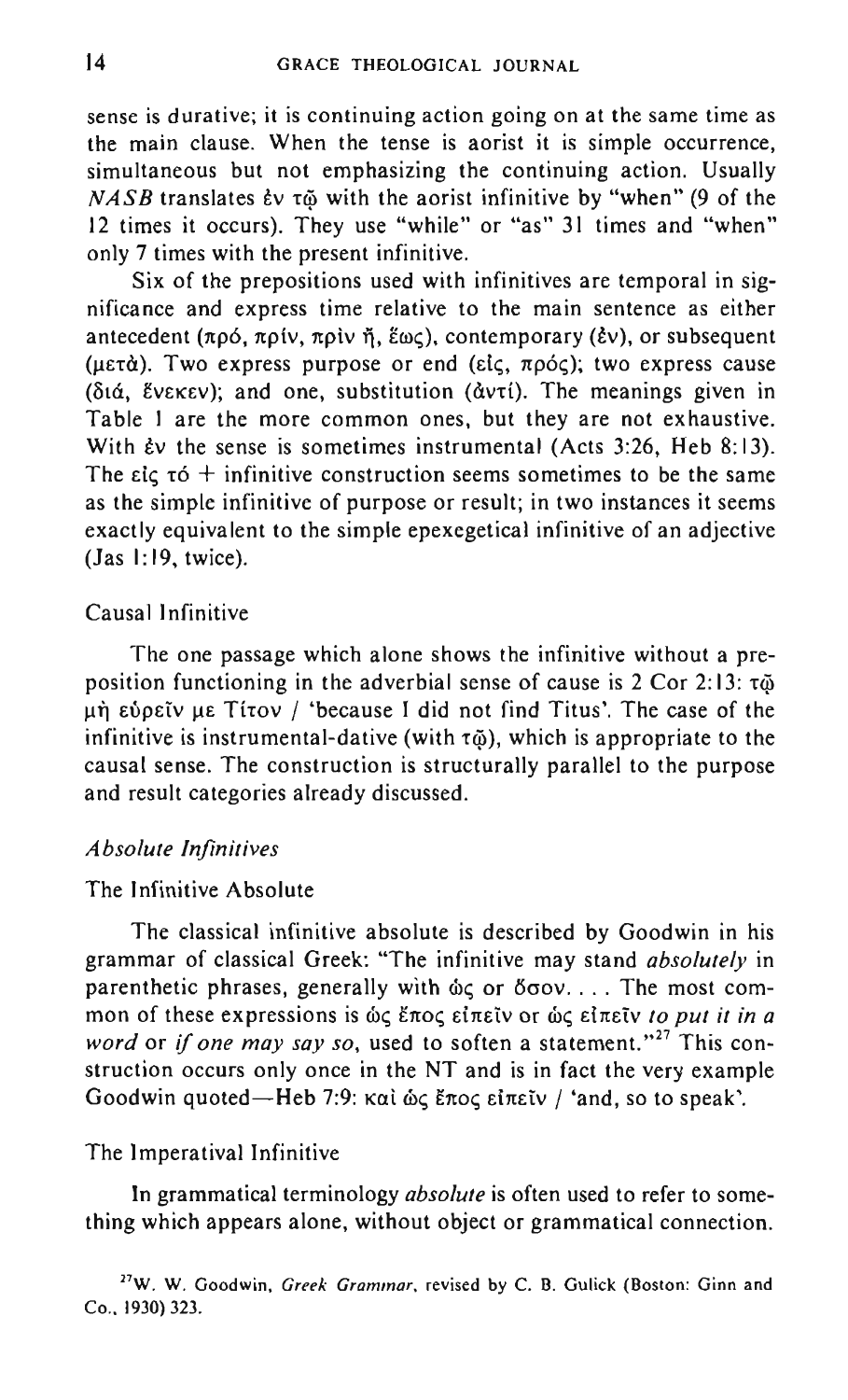Robertson uses the term to describe an infinitive construction other than the infinitive absolute already described (he deals with the category under a different heading). He applies this term to those instances where an infinitive seems to stand as the main verb of a sentence in a context of imperatival sentences, functioning as if it were an imperative. The infinitive is absolute in the sense that there is no "main verb on which it depends." It is true that in classical Greek there was such an imperatival infinitive. Goodwin describes it, "The infinitive *with a subject nominative* is sometimes used like the second person of the imperative" (emphasis added). He says of a similar construction (infinitive with a subject *accusative):* 

This construction has been explained by supplying a verb like  $\delta \phi c$  or liOtE *grant .* .. or yevotto *may it be .* ... In *laws. treaties,* and *proclamations, the infinitive often depends on ἔδοξε or δέδοκται be it enacted,* or κεκέλευσται *it is commanded*; which may be expressed in a previous sentence or understood.<sup>28</sup>

A few infinitives in the NT have been accounted for as imperatival, and in order to present as complete a picture as possible I have identified eleven examples.<sup>29</sup> However, it should be noted that there is no instance in the NT of a subject in the nominative case as required in the classical pattern. Also, as Goodwin pointed out, even the classical construction could be explained by supplying a governing verb expressed or understood in the context. Blass says, "a governing verb (of 'saying',  $\gamma \rho \dot{\eta}$ ,  $\delta \varepsilon \dot{\iota}$ ) can readily be supplied everywhere in the New Testament passages (which was not the case with the old imperatival inf.)<sup>30</sup> He would limit the NT examples to Rom 12:14 and Phil 3: 16. It is my judgment that all these so-called imperatival infinitives should be considered elliptical and assigned to the complementary or indirect discourse categories already presented.<sup>31</sup>

### *Limiting Infinitives*

An infinitive often is used with nouns, adjectives, and pronouns to limit, describe, or explain them by adding some qualifying or restrictive factor. An example is found in Rev 5:9, 12: "A $\xi$ 10 $\xi$  el  $\lambda \alpha \beta \epsilon \tilde{\iota}$ ν το βιβλίον και άνοιζαι τας σφραγίδας αύτου, ... "Αξιος ...

 $^{29}$  Acts 15:23; 23:26; Rom 12:15 (twice); Eph 4:23 (twice); 4:24; Phil 3:16; 2 Thess 3: 14; Tit 2:9; Jas 1:1.

<sup>30</sup>BDF, 196.

**31Compare a similar problem and solution of the so-called imperatival participle**  discussed in my previous article, "The Classification of Participles: A Statistical Study," *GTJ* 5 (1984) 163-79.

 $^{28}$ Ibid., p. 324.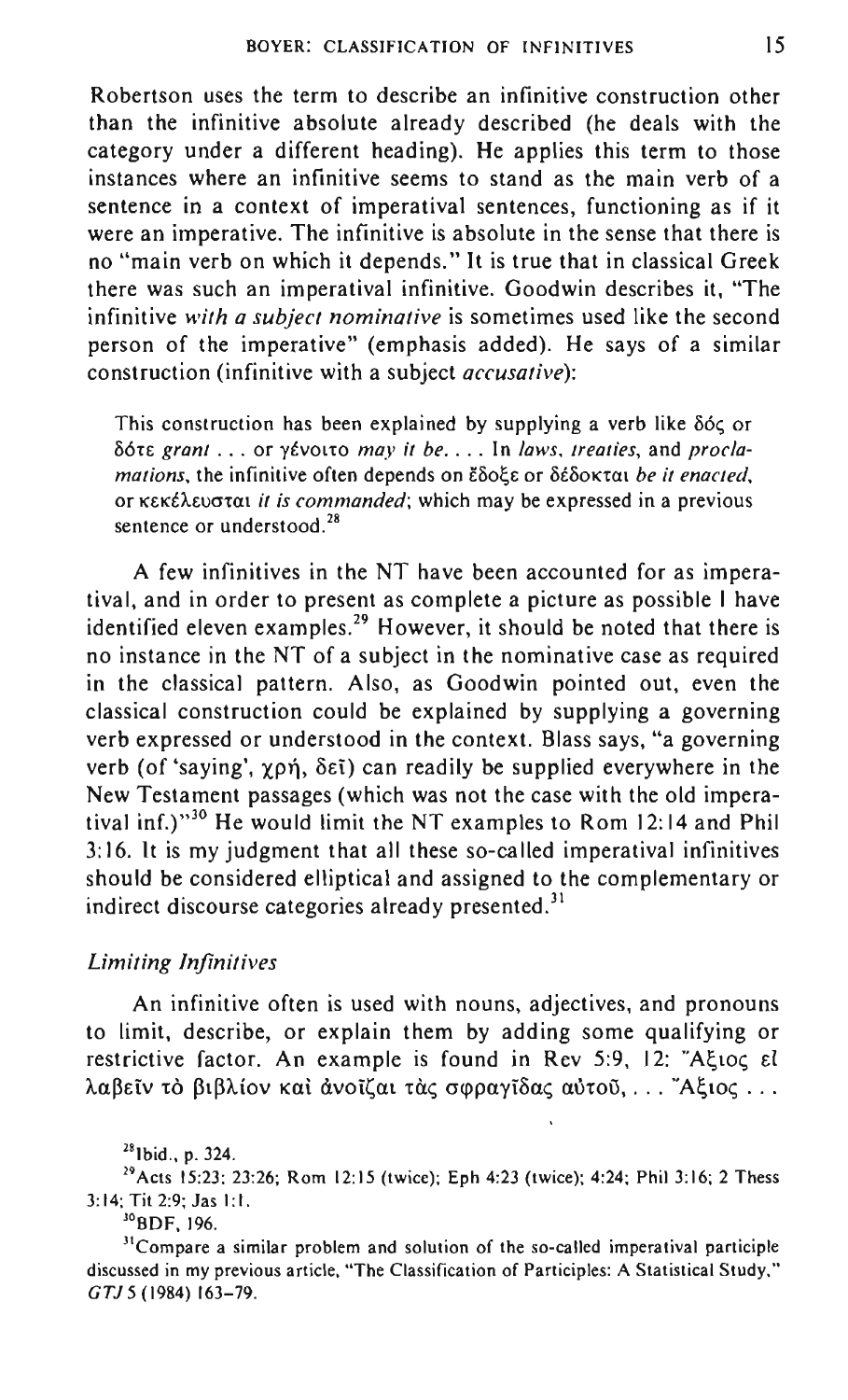| <b>Nouns</b> |      | <b>Adjectives</b> |      | Verbs      |       | Periphrastic Verb Phrases      |  |  |
|--------------|------|-------------------|------|------------|-------|--------------------------------|--|--|
| άνάγκη       | (7)  | άναγκαΐον         | (4)  | άναγκάζω   | (10)  | ἔχειν άνάγκην                  |  |  |
|              |      | ἄξιος             | (11) | άξιόω      | (3)   |                                |  |  |
| άρχή         | (1)  |                   |      | ἄργομαι    | (92)  | άρχὴν λαβεῖν                   |  |  |
| βουλή        | (1)  |                   |      | βούλομαι   | (39)  | έθεντα βουλήν                  |  |  |
| γνώμη        | (1)  |                   |      | γινώσκω    | (2)   |                                |  |  |
|              |      |                   |      | δεῖ        | (120) | δέον εστίν                     |  |  |
| δύναμις      | (1)  | δυνατός           | (10) | δύναμαι    | (213) |                                |  |  |
| έλπίς        | (3)  |                   |      | έλπίζω     | (13)  |                                |  |  |
| ενέδρα       | (1)  |                   |      | ένεδρεύω   | (1)   | ένέδραν ποιοῦντες              |  |  |
| ένέργεια     | (1)  |                   |      | ένεργέω    | (2)   |                                |  |  |
| έντολή       | (1)  |                   |      | εντέλλομαι | (4)   | έντολήν έχειν                  |  |  |
| έξουσία      | (25) |                   |      | Εξεστιν    | (29)  | έξουσίαν έγειν οτ δίδοναι,     |  |  |
|              |      |                   |      |            |       | ἔξον ἐστίν, ἔξον [ἐστίν]       |  |  |
| έπαγγελία    | (2)  |                   |      | έπαγγέλλω  | (2)   |                                |  |  |
| έπιποθία     | (1)  |                   |      | έπιποθέω   | (4)   | έπιποθίαν έγειν                |  |  |
|              |      | έτοιμος           | (8)  | έτοιμάζω   | (1)   | έτοίμως έχειν, έν έτοίμω έχειν |  |  |
| εύκαιρία     | (1)  |                   |      | εύκαιρέω   | (3)   |                                |  |  |
| θέλημα       | (1)  |                   |      | θέλω       | (130) |                                |  |  |
|              |      | όκνηρόν           | (1)  | όκνέω      | (1)   |                                |  |  |
| όφειλέτης    | (2)  |                   |      | όφείλω     | (27)  |                                |  |  |
| παρρησία     | (1)  |                   |      | παρρησιάζω | (1)   | παρρησίαν έχειν                |  |  |
| πίστις       | (1)  |                   |      | πιστεύω    | (2)   |                                |  |  |
|              |      |                   |      | πρέπει     | (11)  | πρέπον έστίν                   |  |  |
| προθυμία     | (1)  | πρόθυμον          | (1)  |            |       |                                |  |  |

TABLE 2

*Comparison of Words Which Govern or Are Limited by lrifinitives* 

 $\lambda$ αβεΐν την δύναμιν και ... κ.τ.λ. / '(the Lamb) is worthy to take the book and to open its seals ... worthy to receive power, etc.' The infinitives explain in what respect worthiness is ascribed. Some grammarians use the term 'epexegetic' for this usage.

σπουδάζω γαρίζομαι γρονίζω

(1) σπουδήν ποιούμενος

**χρείαν έχειν** 

(3) (I)

The nouns or adjectives used in this construction are very commonly those which are in the semantic range of verbs which customarily take the complementary infinitive (those which denote ability, fitness, readiness, need, desire, etc.). Table 2 gives a comparative listing of words which govern or are limited by infinitives.

### Infinitives Limiting Nouns

**onouOT]** (1)  $\gamma$ άρις (2) *xρεία* (9) Xpovo<; (I)

The largest category of these limiting infinitives occurs with nouns (88 instances). An example is found in  $1$  Cor 9:4:  $\mu$ h ouk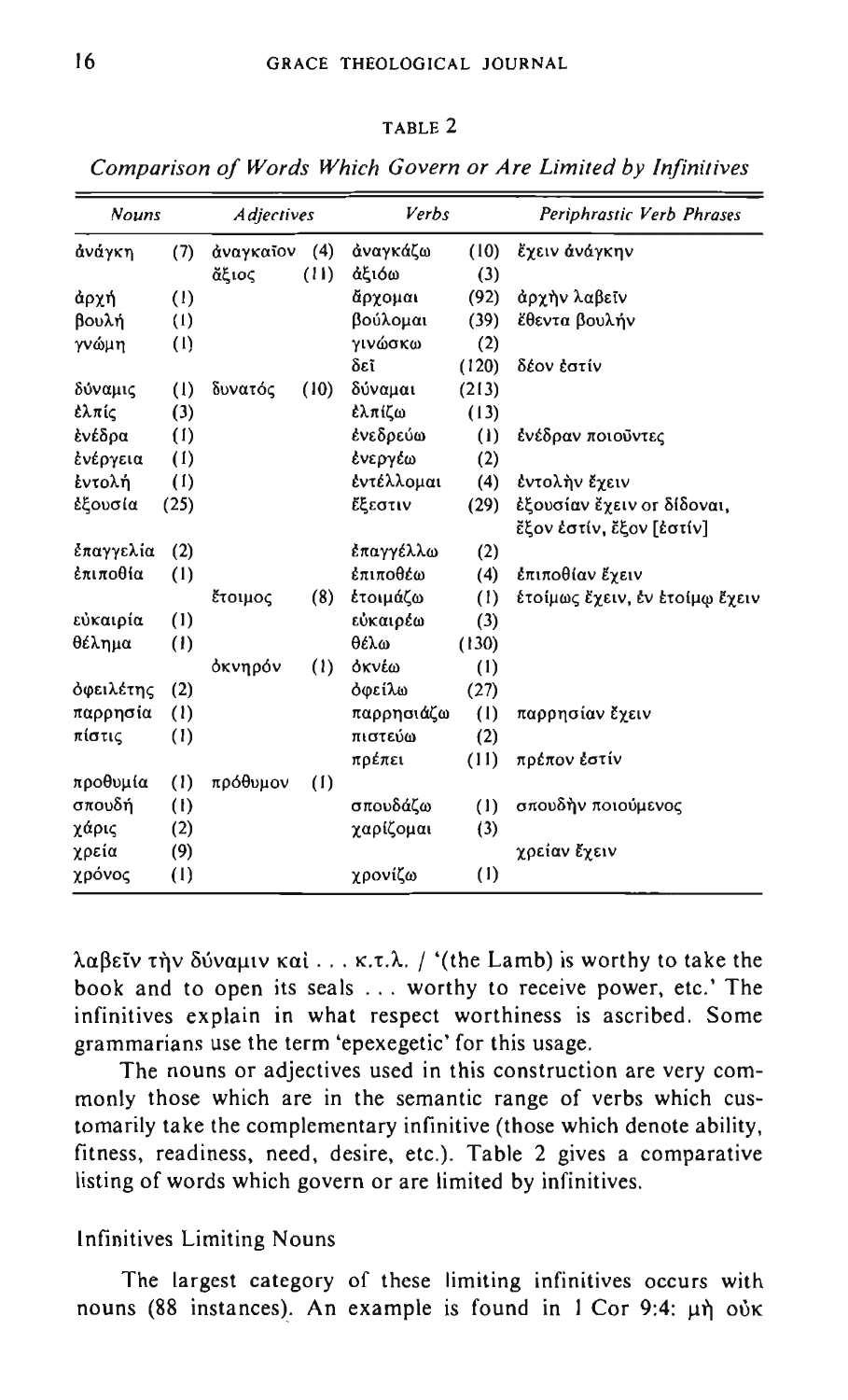EYOUEV ECOUCIAV GAVEIV KAI  $\pi$ EIV / 'Do we not have a right to eat and drink?' The noun *E*{ov $\sigma$ iav is explained by referring it to eating and drinking. Nouns limited thus by infinitives express either (I) 'power, ability, authority' (εξουσία [25], δύναμις [1]); (2) 'desire' (θέλημα [1], επιποθία [1], προθυμία [1]); (3) 'need, obligation' (γρεΐα [9], ανάγκη [5], δφειλέτης [2]); (4) 'time' (καιρός [6], ήμέρα [3], ὥρα [1],  $\epsilon$ ναιρία [1],  $\gamma$ ρόνος [1]); and (5) a miscellaneous list of 31 others. The infinitive has the genitive article 14 times, the accusative once; the article is absent 73 times.

### Infinitives Limiting Adjectives

The infinitive limits an adjective 43 times. An example is in 2 Tim 2:2: οΐτινες ίκανοι έσονται και ετέρους διδάξαι / 'who will be able to teach others also'. Applying the classifications used before for nouns, these adjectives express (1) 'power, ability, authority' ( $\delta v \alpha \tau \delta \zeta$ [8],  $i\kappa a\nu\delta\zeta$  [6],  $d\rho\kappa\epsilon\tau\delta\zeta$  [1]); (2) 'desire' (Etoluoc and Etoiums [8], πρόθυμον [1]); (3) 'need, obligation' (άναγκαῖον [1]); (4) 'time' (βραδύς [2], δξύς [1], ταχύς [1]); (5) miscellaneous (άδικός [1], δυσερμήνευτος  $[1]$ , έλεύθερος  $[1]$ ); and a new category, (6) 'fitness' (ἄξιος  $[11]$ ). Two of the infinitives have the genitive article, two the accusative, and 39 are anarthrous.

## Infinitives Limiting Pronouns

The limiting or describing function of the infinitive is seen when it stands in apposition to a pronoun. Jas 1:27 has two examples of this: θρησκεία καθαρά ... αύτη έστίν, επισκέπτεσθαι ... τηρεΐν / 'This is ... pure religion, to visit, ... and to keep'. The pronoun explained by this construction is usually the demonstrative  $o\delta\tau o\varsigma$  (15 times).<sup>32</sup> The interrogative  $\tau$ ic is predicate after an infinitive subject eight times, although six of the examples are found in one statement reported in three parallel passages.<sup>33</sup> Twice an infinitive stands in apposition to the relative pronoun  $\delta \zeta$  or, perhaps more precisely, to the understood antecedent of the relative. The two passages are Acts 3:18: δ δε θεός & προκατήγγειλεν ... παθεΐν τον Χριστον αύτού / 'the things which God announced beforehand, ... that His Christ should suffer' (in a more direct sentence the infinitive would be the object in direct discourse) and Titus 2:2:  $\Sigma \tilde{\nu}$   $\delta \tilde{\epsilon}$   $\lambda \tilde{\alpha} \lambda \epsilon$   $\tilde{\alpha}$   $\pi \rho \epsilon \pi \epsilon$   $\tilde{\eta}$ ύγιαινούση διδασκαλία. πρεσβύτας νηφαλίους είναι, κ.τ.λ. / 'Speak

<sup>&</sup>quot;Acts 15:29; 26:16; Rom 1:12; 14:13; I Cor 7:37; 2 Cor 2:1; 7:11; I Thess 4:3, 4. 6 (twice); Heb 9:8; Jas 1:27 (twice); I Pet 2:15.

**<sup>33</sup>Matt 9:5 (twice); Mark 2:9 (twice); Luke 5:23 (twice), The other two are Mark**  9: 10 and I Cor 5: 12.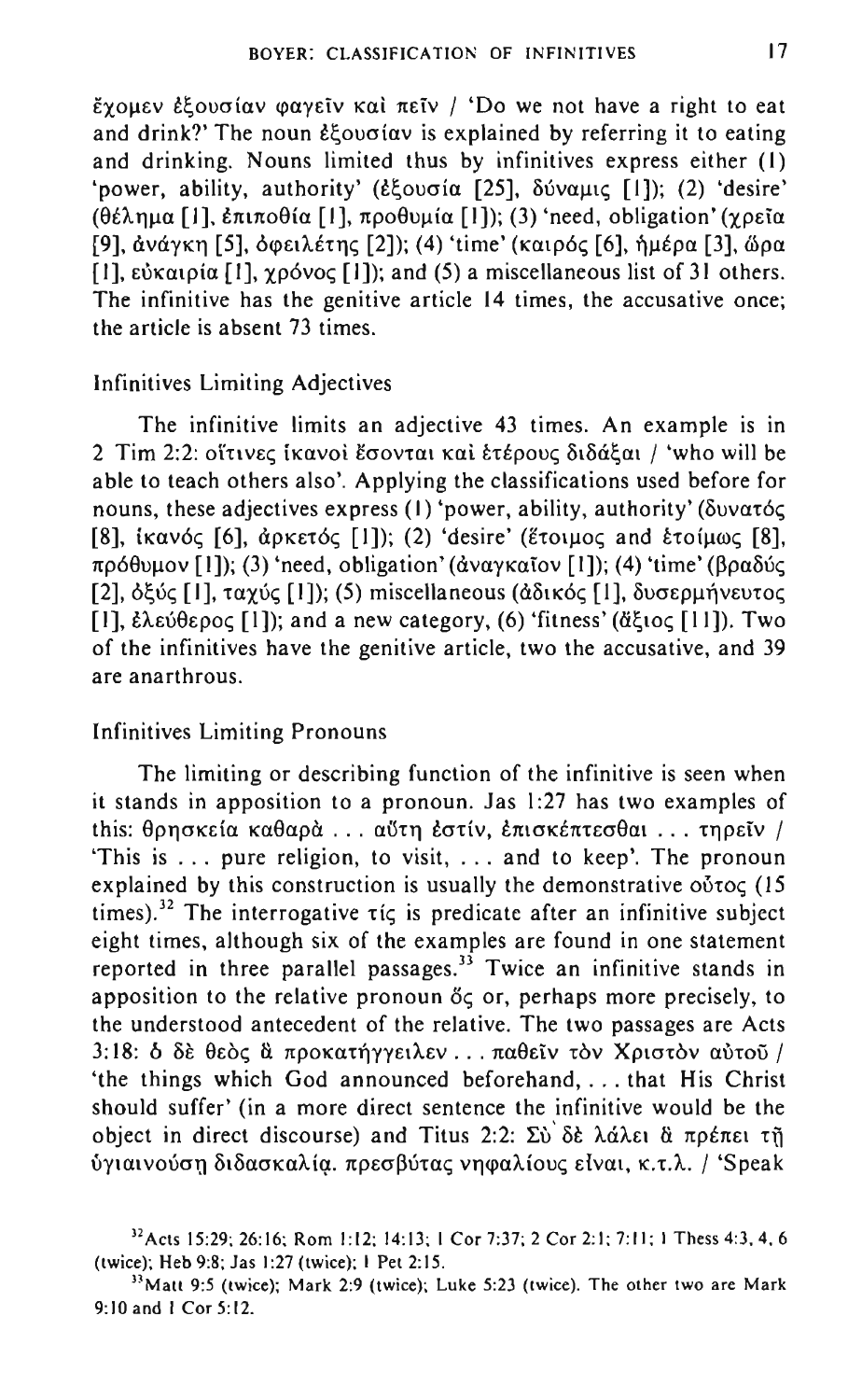the things which are fitting for sound doctrine, older men are to be temperate, etc.' (the infinitive clause expresses that which is  $\pi \rho \epsilon \pi \epsilon_1$ ; in more direct structure this could be stated, "it is fitting to be temperate, etc. ").

# Other Appositional Infinitives

A few other infinitives have been classified as appositional. In Acts 24:15, άνάστασιν μέλλειν έσεσθαι stands in apposition to έλπίδα: 'hope ... that there is going to be a resurrection'. In  $\perp$  Cor 7:25  $\omega$ ...  $\pi$ 10 $\sigma$ c $\alpha$  Elvat / 'as ... one who is trustworthy' stands in apposition to the subject of the main verb  $\delta$ to  $\delta$ u, as  $\delta$  would indicate. In Rev 2:14 the two infinitives  $\omega$ ανεῖν ... καὶ πορνεῦσαι are in apposition with  $\sigma \kappa \dot{\alpha} \nu \delta \alpha \lambda \sigma v$ , explaining its constituent parts. Rev 12:7 is a difficult sentence, but the infinitive is most easily explained as being in apposition to  $\pi$ óλεμος: "there was war in heaven, Michael ... waging war with  $\ldots$ ."

### *The Infinitive as a Simple Noun*

In two passages an articular infinitive stands as the object of a preposition in a structure exactly like those already described (articular infinitives with a preposition), but in neither case can these be considered such. Rather, the infinitive seems to be functioning as a simple noun. In 2 Cor 8:11 ( $\epsilon$ <sub>K</sub> τοῦ *Ĕ*γειν), the preposition is one which is not used elsewhere in that construction.  $E_K \tau \omega \tilde{\nu}$  Exerv states the source from which the completion of the act should come, 'by your ability' *(NASB),* 'according to your means' *(NIV),* or 'out of that which you have'  $(KJV$ --probably clearest; certainly the most literal). In Heb 2:15 (διά παντός του ζήν), the situation is similar. While διά is used in the adverbial construction in the sense of 'because' (with an accusative), it never is so used in the sense of 'through' (with a genitive). In this passage another factor needs to be considered. This infinitive  $\zeta \tilde{\eta} v$  is the only one in the entire NT which has an adjectival modifier,  $\pi\alpha\nu\tau\phi\zeta$ . There is evidence that this particular infinitive became in actual use a virtual noun (like  $\zeta$ on) to the extent that in Ignatius frequently it was modified by an adjective and even a genitive. $34$ 

#### THE "SUBJECT" OF THE INFINITIVE

The quotation marks in this heading indicate that the term "subject" is being used in a way which needs an explanation. It is

<sup>34</sup> A. Buttman, *A Grammar of the New Testament Greek* (Andover: Warren F. Draper, 1891) 262.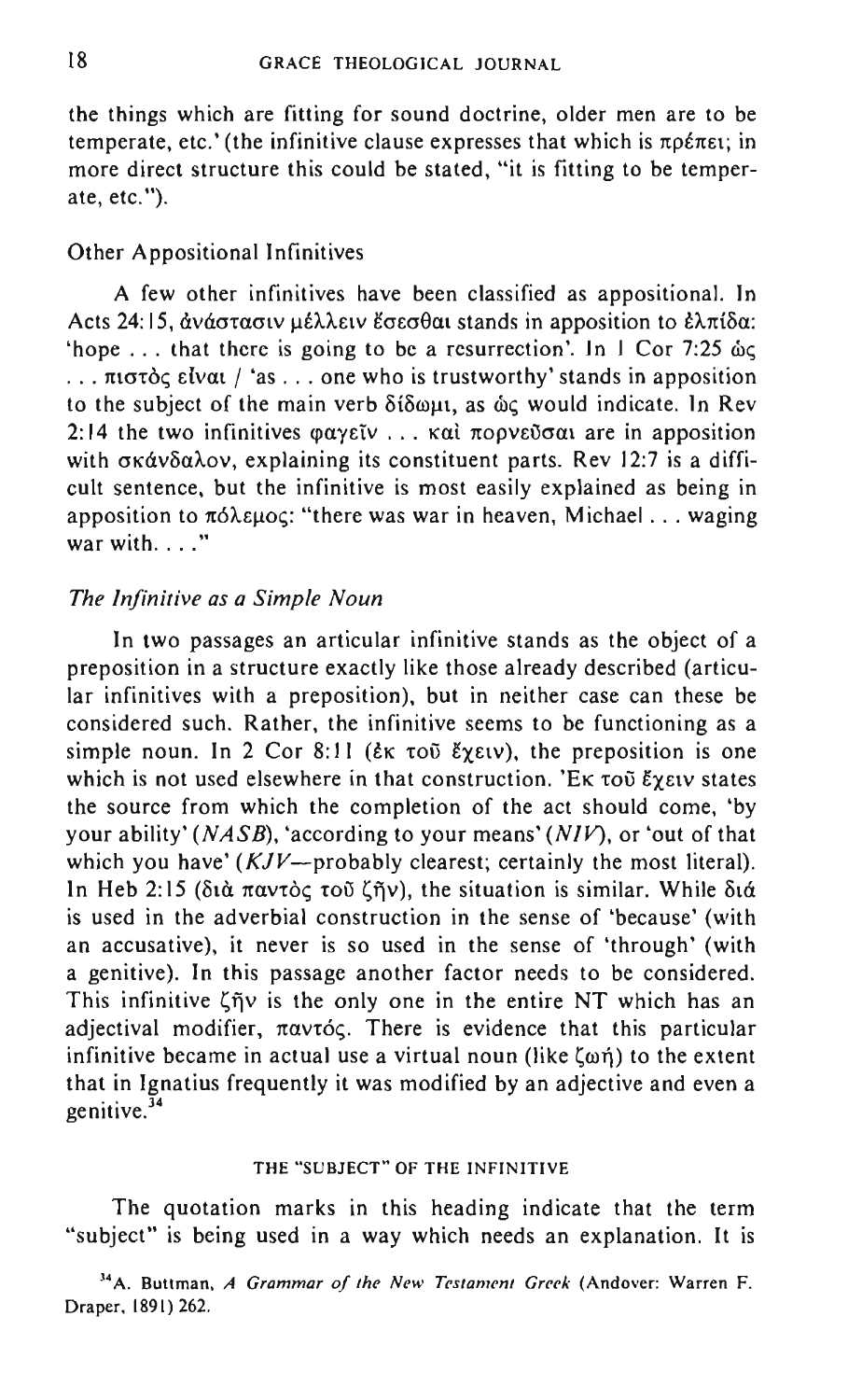customary for elementary grammars to say that the subject of an infinitive is in the accusative case. This gross oversimplification of the matter may be a helpful, generalized first step for beginners, but it soon demands qualification and even correction. One of the major goals for this study has been a clarification of this rather confusing problem.

A thorough discussion of the question may be found in Robertson.<sup>35</sup> He insists that "the inf. is not finite, and, like the participle, has no subject."<sup>36</sup> With regard to the so-called accusative subject, he considers "the true nature of the acc. with the inf. as being merely that of general reference."<sup>37</sup> To the present writer this seems to be technically correct. The infinitive is a verbal noun, a noun expressing the abstract notion of the verb, a *name* given to the action or condition expressed by the verb. As such it does not need to identify a doer of the action or a possessor of the condition; if it is desired to indicate such, it appears as a limiting adjunct rather than a subject. The accusative of general reference, if used, limits the abstract notion to its particular application.

But this is not the whole picture. In most occurrences the infinitive is referred by the context to a particular doer or possessor of that abstract verbal notion, and most frequently it is *not* accusative. In almost one-half of the NT infinitives (48.8%), it is referred to the subject of the governing verb which is in the nominative case. The noun to which an infinitive refers is accusative in 33.1% of the cases, dative in 8.9%, genitive in 3.0%, and vocative in 0.2% of the cases. In 2.5% of the cases, the doer is not explicitly mentioned in the sentence and cannot be identified by case. Those which are truly general or abstract account for 3.6%.

Furthermore, a distinction needs to be made between the "grammatical subject" and the "logical subject" of the infinitive, that is, the doer or possessor of the verbal idea expressed by an infinitive. Technically, with Robertson, there is no "grammatical subject." Those who speak of the accusative as subject probably have in mind that most commonly, if an explicit "subject" is stated within the infinitive clause, it is accusative.

In translating infinitives it is common to convert them into clauses; in many instances they cannot be translated into English in any other way. That necessitates changing the infinitive into a finite verb and giving a subject to that verb. In the remainder of this discussion I will be using the term "subject" in the sense of the logical

<sup>&</sup>quot;Robertson. *Grammar, 1082-85.* 

<sup>&</sup>lt;sup>36</sup>Ibid., 1082.

<sup>&</sup>quot;Ibid., 1083.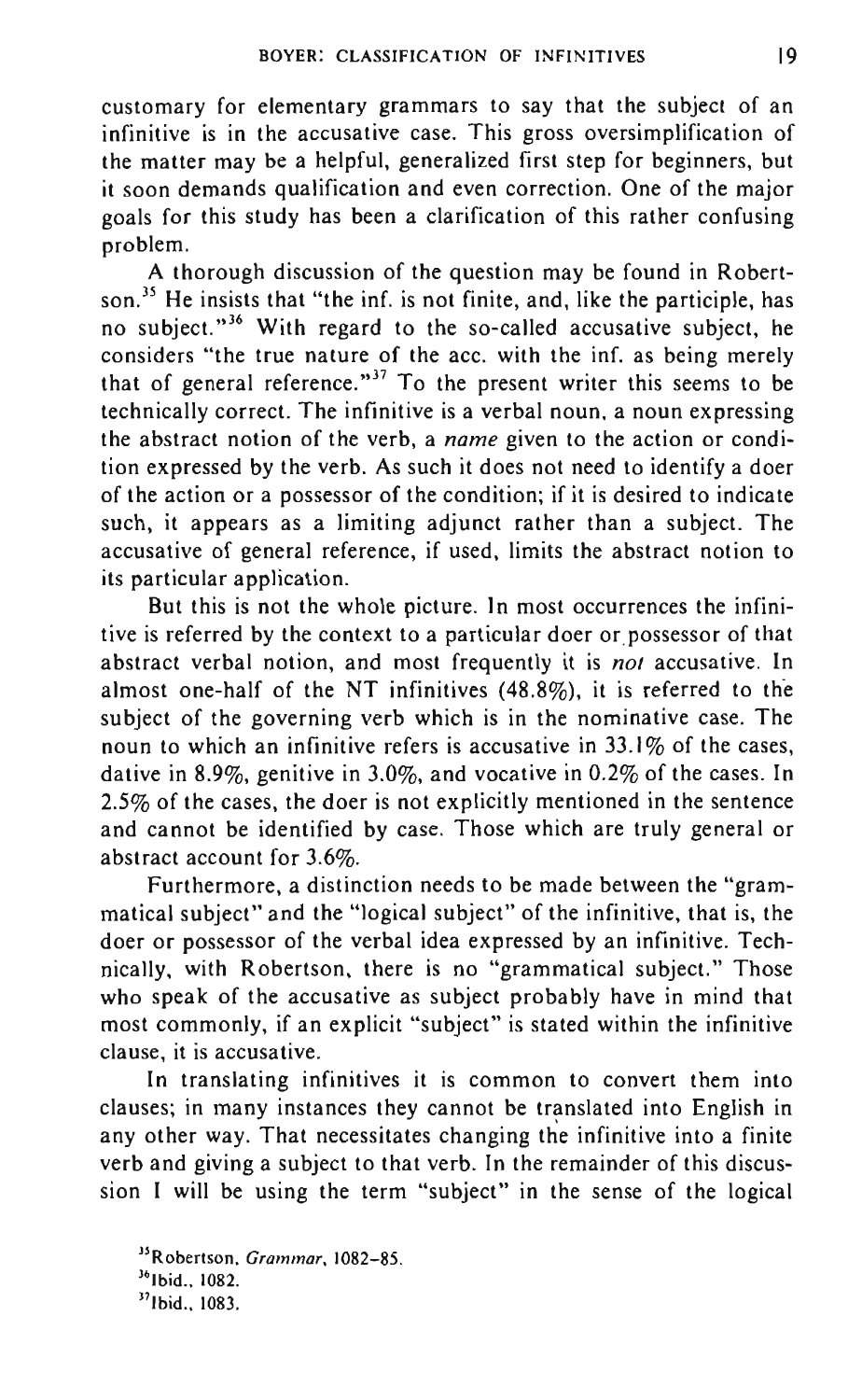subject, the doer of the action or the possessor of the condition expressed by the infinitive. How this subject relates to the rest of the sentence is the basis of the analysis given here.

### Same as Subject of the Governing Verb

This is the situation with more than half of the infinitives in the NT. It is most frequently in the nominative case (1115 times), whether expressed as a noun, pronoun, other substantive, or simply by the personal ending of the verb. However, if the governing verb is a participle (which like the infinitive is not finite and has no grammatical subject), the grammatical case of the doer of the action of the participle is determined by the word with which the participle agrees and therefore may be any case. An example of a genitive is in Luke 21 :28:  $\frac{\partial \alpha}{\partial x}$  and  $\frac{\partial \alpha}{\partial y}$  to  $\frac{\partial \alpha}{\partial y}$  vive  $\frac{\partial \alpha}{\partial y}$  / 'when these things begin to come to  $\overline{p}$  pass'. The subject of  $\overline{v}$  ive  $\overline{v}$  on is the same as that of its governing verb  $\alpha$   $\alpha$   $\beta$   $\gamma$  and  $\gamma$  is the substantive it modifies, tout to which is genitive because it is in a genitive absolute construction (this is the situation in 23 examples). The participle may be genitive as object of a preposition (7 times), as a possessive genitive  $(5)$ , or as the genitive object of  $\alpha$ Kov $\omega$  (1). Another passage involving two infinitives is elliptical so that it is difficult to account for the genitive case.<sup>38</sup> There are 13 instances of the participle being dative because it is an indirect object (7), a predicate dative of possession (in doxologies) (4), an object of a verb taking the dative (I), or a dative of reference (1). For example, 1 Pet 4:5 has οι άποδώσουσιν λόγον τῷ ετοίμως έχοντι κρίναι / 'they shall give account to Him who is ready to judge'. The subject of **Kpival** is the same as its governing verb Exovti which is in the dative as indirect object of  $\hat{\alpha}\pi$ o $\delta\hat{\omega}\sigma$ ovouv. There are 40 infinitives whose subject is accusative, the same as its governing verb (17 are participles and 23 are other infinitives).

### Same as Direct Object of Main Verb

A large number (79) of infinitives have as their subjects an accusative direct object of the main verb. An example is found in Matt  $28:20$ : διδάσκοντες αυτούς τηρεΐν πάντα όσα / 'teaching them to observe all that'. Autousc may be considered to be the direct object of διδάσκοντες, "teaching *them*" (cf. Matt 5:2), or as the subject of the verbal idea in τηρείν, "teaching that *they* should keep...." It is not always easy to decide which is intended, but it probably is of little significance either way. In two other instances, where the finite verb takes a genitive object, the subject of the infinitive is genitive.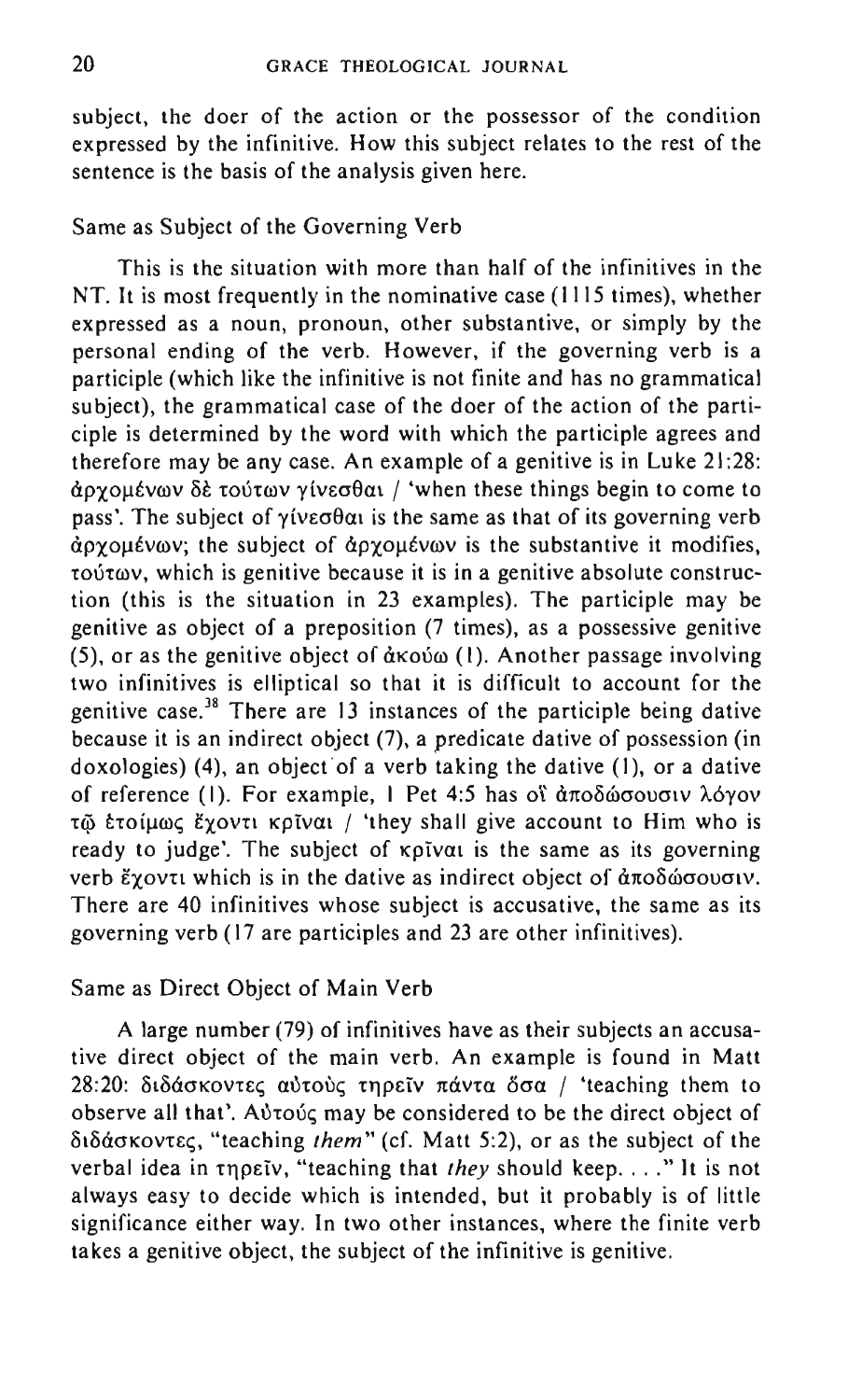Same as Indirect Object of Main Verb

More frequent (171 times) is a similar co-functioning of a noun as a dative of indirect object or dative of reference and as the subject of an infinitive. For example, Matt 3:7 reads, τις υπέδειξεν υμίν wvείν άπό της μελλούσης δργής / 'who warned you to flee from the wrath to come?' The dative pronoun  $\delta \mu \bar{\nu}$  functions in the main clause as indirect object of the verb. It is also subject, the doer of the action, of the infinitive  $\omega v \epsilon \nu$ .<sup>39</sup>

There are many indicators, however, which warn against putting the dative on a par with the accusative as subject of the infinitive. First, there are many places where this co-functioning dative occurs where other elements of the infinitive clause show that the writer thinks of the subject as accusative. For example, in Matt 18:8 is found, καλόν σοί έστιν είσελθεϊν είς την ζωήν κυλλόν ή χωλόν, ή δύο χεΐρας ή δύο πόδας έχοντα / 'it is better for you (dative) to enter life crippled or lame (accusative), than having (acc.) two hands'. While erot is properly dative in the main clause, in the infinitive clause adjectives and participles referring to the same person are accusative, as if to agree with  $\sigma \varepsilon$ . Apparently there was an underlying sense that called for the accusative, but the abbreviated actual statement permitted the co-functioning. Note that the same structure is used again in v 9, and cf. the parallel passages, Mark 9:43, 45, 47 where  $\sigma \epsilon$  is used in place of  $\sigma$ oi. The difference, if any, seems to be between "it is good for you to ..." and "it is good that you should...." This cofunctioning dative with participial modifiers in the accusative is found also in Luke 5:7, Acts 20:35, and Acts 25:27. Mark 6:39 has  $k$ ai επέταξεν αύτοις άνακλιναι πάντας / 'And he commanded them all to recline'. The indirect object  $\alpha\dot{\beta}$  at immediately adjacent to the accusative subject  $\pi\acute{\alpha}\nu\tau\alpha\zeta$  ('them [dative] all [accusative]'); Acts 17:30 is similar. **In** I Tim 6: 18 the predicate complement of the infinitive is accusative even though the subject referred to is present in a co-functioning dative. Gal 2:6 (cf. v 9) is similar, except that a co-functioning genitive is used.

Second, this co-functioning is not limited to the dative. **It** has already been seen with the accusative direct object. **It** occurs also with the genitive.<sup>40</sup> Even the nominative could be labelled as co-functioning,

<sup>39</sup>This construction has been studied by E. J. Lovelady, "Infinitive Clause Syntax in the Gospels" (Th.M. thesis. Grace Theological Seminary, 1976) 134-40. One quota**tion wi1l express the thrust of his conclusion: "The dative word or construction in question is serving** *en portmanteau,* **for it co-functions, for practical purposes. both on the main finite clause level, and on the more restricted infinitive clause level" (p. 137).** 

**4oE.g., Acts 19: 16. The subject of the infinitive is expressed in the main clause as genitive object of a preposition (κατ' αύτῶν).**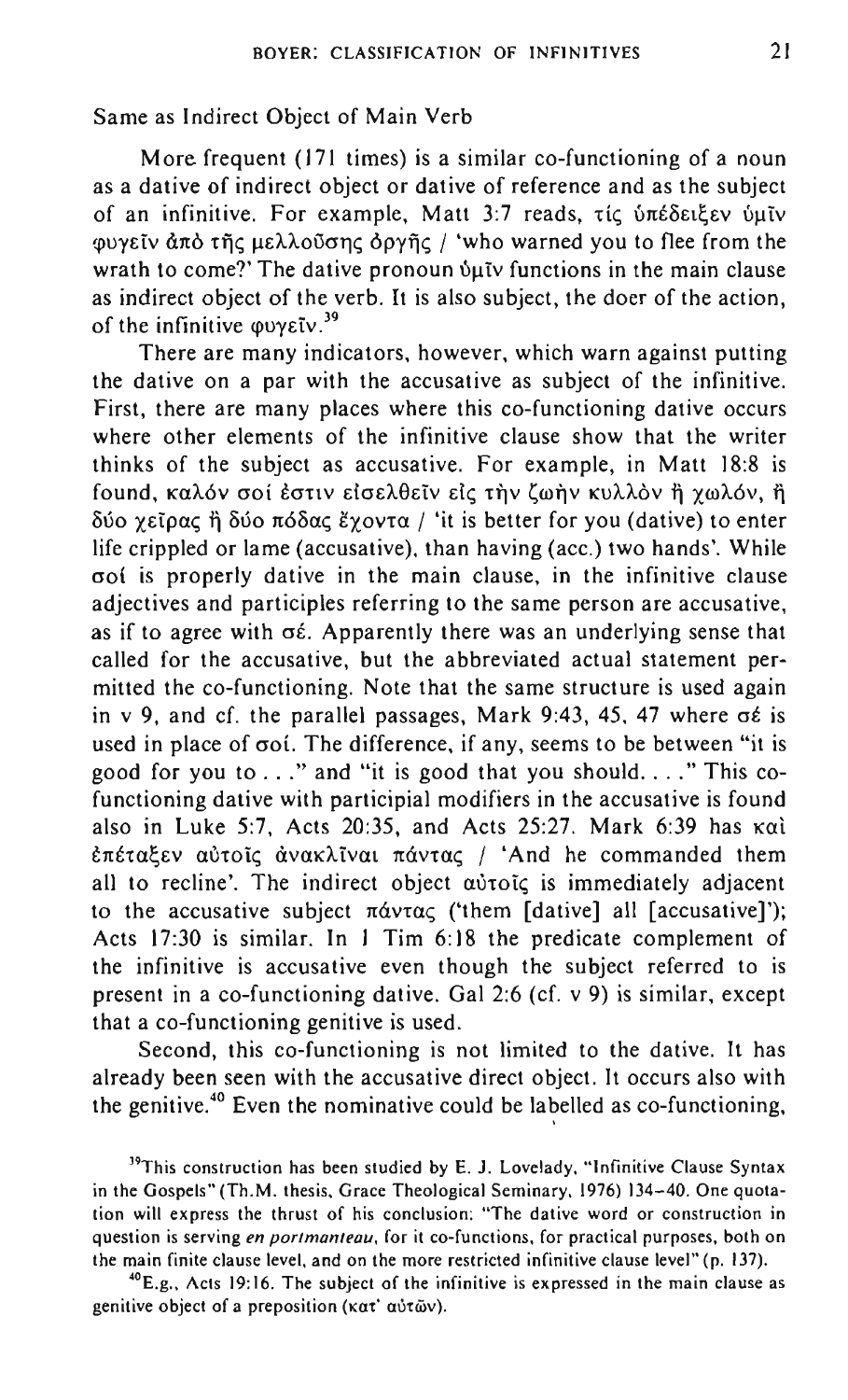for half of all infinitives show the subject of the main verb cofunctioning as the subject of the infinitive. Here also there are indications that an understood subject accusative is in the background. Usually (34 times) when the infinitive is a predicative verb followed by a subjective complement, that complement is put in the nominative case if the subject, as subject of the governing verb, is nominative. But there are two instances where the accusative is used.<sup>41</sup> When the nominative subject is explicitly repeated as reflexive object of the governing verb (Heb 5:5) it is put in the accusative case.

Third, occasionally when the subject of the infinitive is the same as some other part of the sentence it is repeated explicitly as an accusative adjunct of the infinitive. An example of this is found in 2 Cor 2:13: ούκ έσγηκα ἄνεσιν τῶ πνεύματί μου τῶ μὴ εὐρεῖν με TitOV I 'I still had no peace of mind, because I did not find my brother Titus there' (N/V). The subject of both the main verb and the infinitive is *Paul*, nominative as subject of  $\sharp \sigma \gamma n \kappa \alpha$ , but repeated as an accusative us in the infinitive clause.

Fourth, even where the subject is abstract or general (see below) and is not mentioned anywhere in the text, it may be modified by a participle in the accusative case. $42$ 

## Same as Some Other Part of the Sentence

A few times (21) the subject of the infinitive is referred to in other parts of the sentence. There are four instances where those addressed directly in the vocative case are the doers of the action of the infinitive. Once a nominative substantival participle and once a substantive clause introduced by  $\delta\tau$  and functioning as subject of the sentence (hence, the *clause* is nominative) are subject of the infinitive. The subject of the infinitive is genitive 30 times (genitive of possession [23 times], genitive object of a preposition [6 times], and a partitive genitive [I time]). In 20 instances it is expressed by a word in a dative relation to the sentence, (predicate dative of possession [9 times], dative of reference [9 times], dative of advantage [I time], and dative object of a preposition [\ time]). There are five examples where the subject is accusative as the object of a preposition.

### SUbject Explicitly Expressed in the Infinitive Clause

A very large number (608) of infinitives have their subject explicitly stated within the infinitive clause, either as a noun (228 times)

**41Luke 11:8, Acts 18:3. Both are articular infinitives after a preposition.** 

**42E.g., 1 Pet 2: IS. The subject is general-it is true of anyone. But it is modified in the infinitive clause by an accusative adverbial participle ayaeonotOuvn<;.**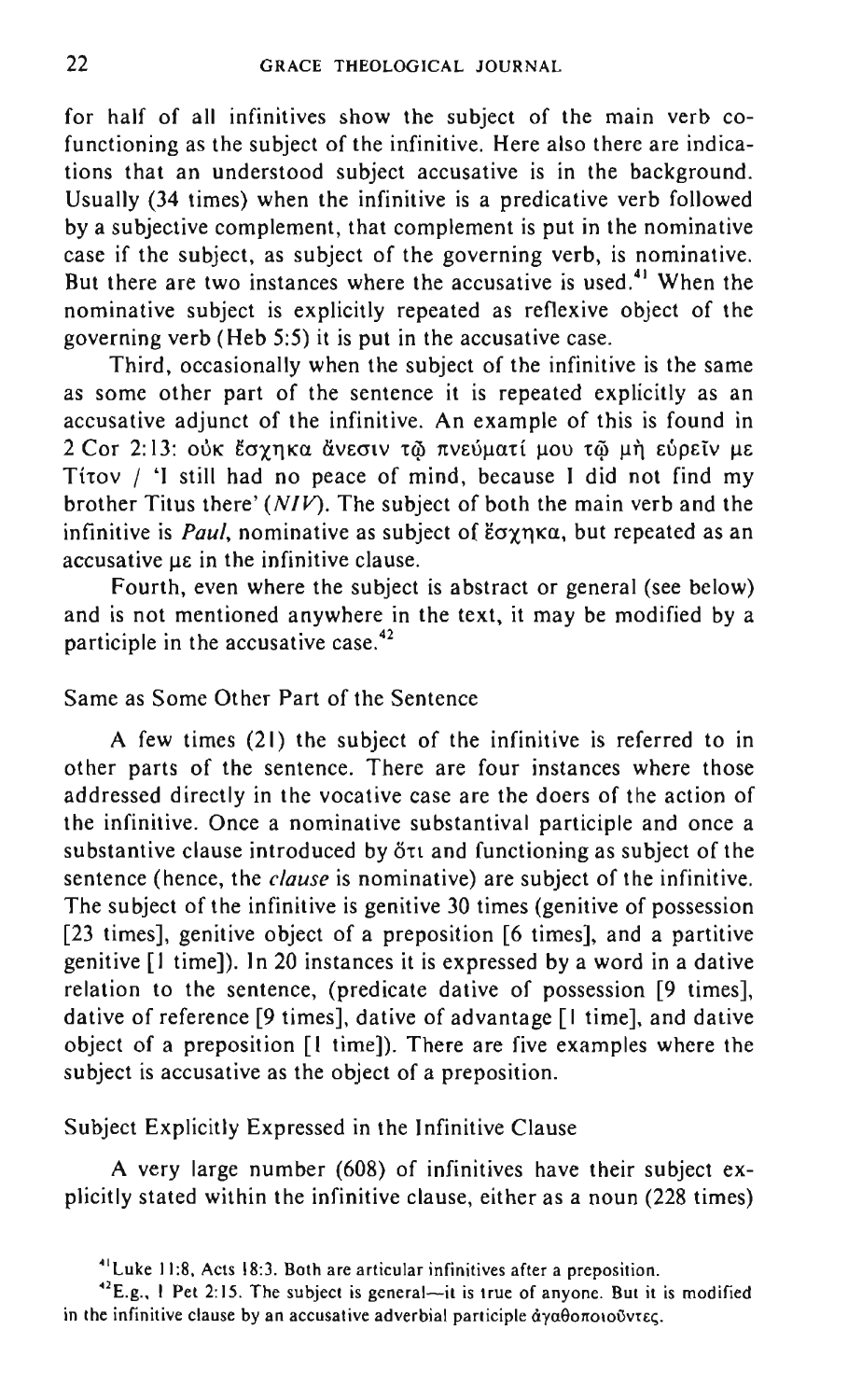or pronoun (380 times) or some other substantival expression (7 times). The case is always accusative.<sup>43</sup> Apparently this is the basis for the prevalent notion that the infinitive takes an accusative subject. It seems to be true when the subject is specifically included as part of the infinitive clause.

### Subject Unexpressed; to be Supplied from Context

In 58 instances there is no mention anywhere in the sentence of the doer of the action of the infinitive, but from the general context this subject can be understood. Since it is not part of the sentence its case is undetermined.

### Subject is Abstract, General or Indefinite

In 82 instances the subject of the infinitive is best considered to be abstract, general, or indefinite. It applies to any or all; there is no specific doer or possessor involved. Matt 9:5 offers an example: ti γάρ έστιν εὐκοπώτερον, εἰπεῖν ... ή εἰπεῖν / 'For which is easier, to say ... or to say'. The one doing the saying is not in mind, it is true whoever says it. Matt 12:12 reads,  $\bar{\xi} \xi \epsilon \sigma \tau \nu \tau \sigma \zeta \sigma \alpha \beta \beta \alpha \sigma \nu$ καλώς ποιείν / 'it is lawful to do good on the Sabbath'. Compare also Mark 12:33, Jas 1:27.

Indeed, Robertson insists (as has already been pointed out) that this is true of all infinitives by their nature as abstract nouns and this abstract quality is referenced to particular cases by the accusative of general reference. But this seems to ignore the majority of instances where a particular "subject" is present to the minds of the readers in other parts of the sentence. It is not true that all infinitives which do not have an accusative of reference are to be considered abstract and general.

### Summary

The following statements will summarize the conclusions of this study regarding the subject of the infinitive. Most frequently the subject is the same as that of the governing verb; hence, in the nominative case except when the governing verb is a participle—then it may be in any case. Very often the subject of the infinitive co-functions in a grammatical relation to some other part of the sentence, such as direct or indirect object, object of preposition, a substantive participle

<sup>&</sup>quot;Clyde W. Votaw ("The Use of the Infinitive in Biblical Greek" [Ph.D, disserta**tion, University of Chicago, 1896] 58) states. "When the subject of the infinitive is expressed it is always in the accusative case."**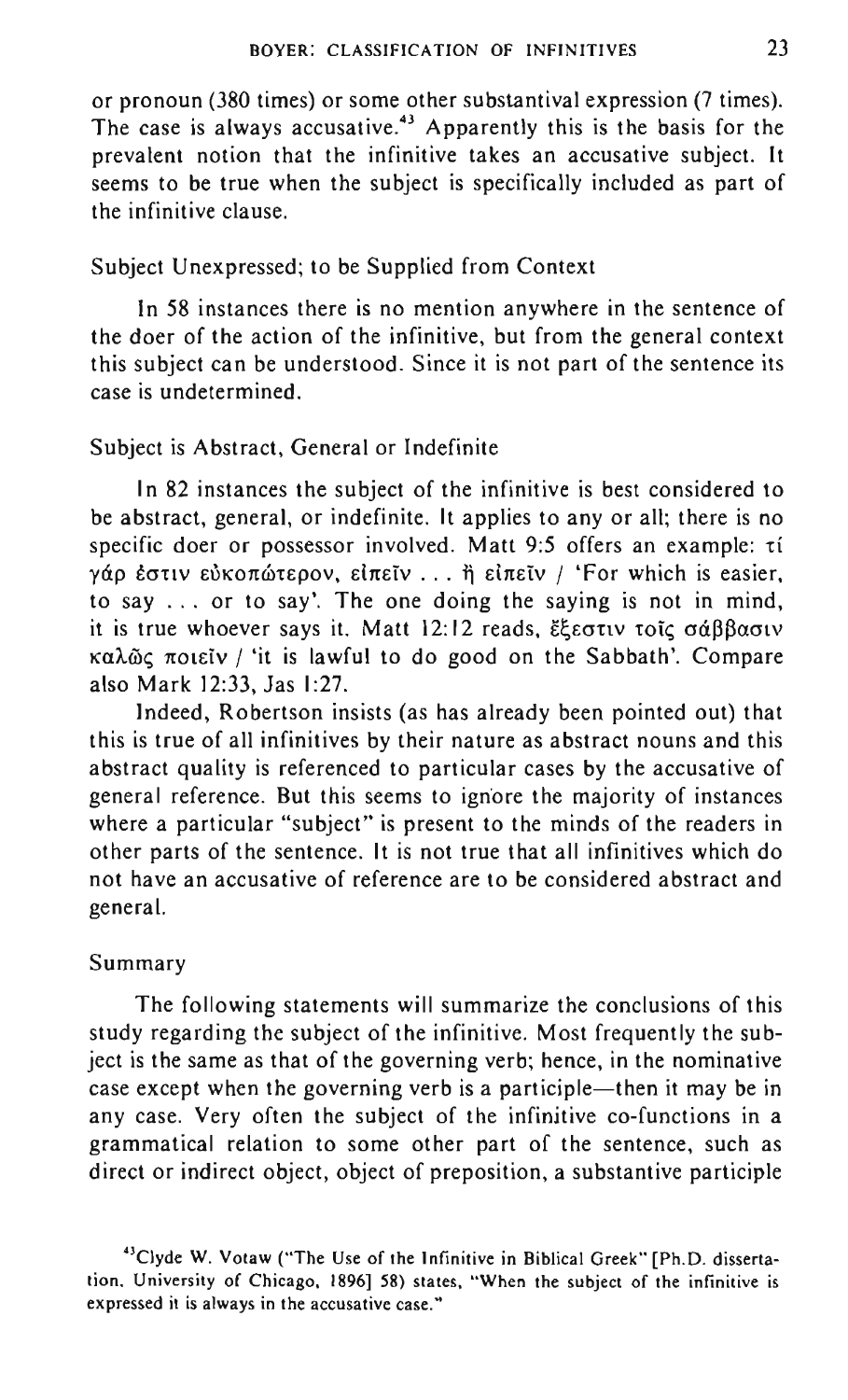#### TABLE 3

|                                        | Easily<br>Under-<br>stood | General<br>or<br>Indefinite Nom. Gen. Dat. Acc. Voc. Total |               |    |     |                             |   |      |
|----------------------------------------|---------------------------|------------------------------------------------------------|---------------|----|-----|-----------------------------|---|------|
| Subject Same as Governing              |                           |                                                            |               |    |     |                             |   |      |
| Verb                                   |                           |                                                            | 1115          | 38 | 13  | 40                          |   | 1206 |
| Same as Direct Object                  |                           |                                                            |               | 2  |     | 79                          |   | 81   |
| Same as Indirect Object                |                           |                                                            |               |    | 171 |                             |   | 171  |
| Same as Some Other Part<br>of Sentence |                           |                                                            | $\mathbf{2}$  | 30 | 20  | 5                           | 4 | 61   |
| Explicit in Infinitive Clause          |                           |                                                            |               |    |     | 632                         |   | 632  |
| Not Expressed                          | 58                        | 82                                                         |               |    |     |                             |   | 140  |
| Total                                  | 58<br>2.5%                | 82<br>3.6%                                                 | 1117<br>48.8% | 70 | 204 | 756<br>3.0% 8.9% 33.0% 0.2% | 4 | 2291 |

# *Cases Used as "Subject" of Infinitives*

or adjective, a possessive construction, etc. This co-functioning results in the subject being in any of the cases. When the subject is expressly stated as an adjunct of the infinitive it is always in the accusative case. The accusative also must be understood to be present to the mind even when the subject co-functions with some other non-accusative element of the sentence. These conclusions are summarized statistically in Table 3.

## ANARTHROUS VERSUS ARTICULAR INFINITIVES

In the NT the infinitive is anarthrous 1977 times (86.3%). The article appears with it 314 times (13.7%). The reasons for this and the significance of it have been the subject of discussion among grammarians (with most of the discussion long in theory and short in substance). This presentation will attempt to summarize the situation in three negative observations and a positive but general suggestion.

### *Notfor Case Identification*

The use of the article does not seem to be for the purpose of identifying the case of the non-declinable abstract infinitive, although it does that incidentally at least part of the time. In the vast majority of instances there is no article, and no reason is apparent why these are not just as much in need of case identification as those where it is present. Even when the article is present it does not distinguish between the nominative and accusative (tó serves for both). But this is particularly demonstrated by the genitive article ( $\tau$ o $\tilde{v}$ ) with the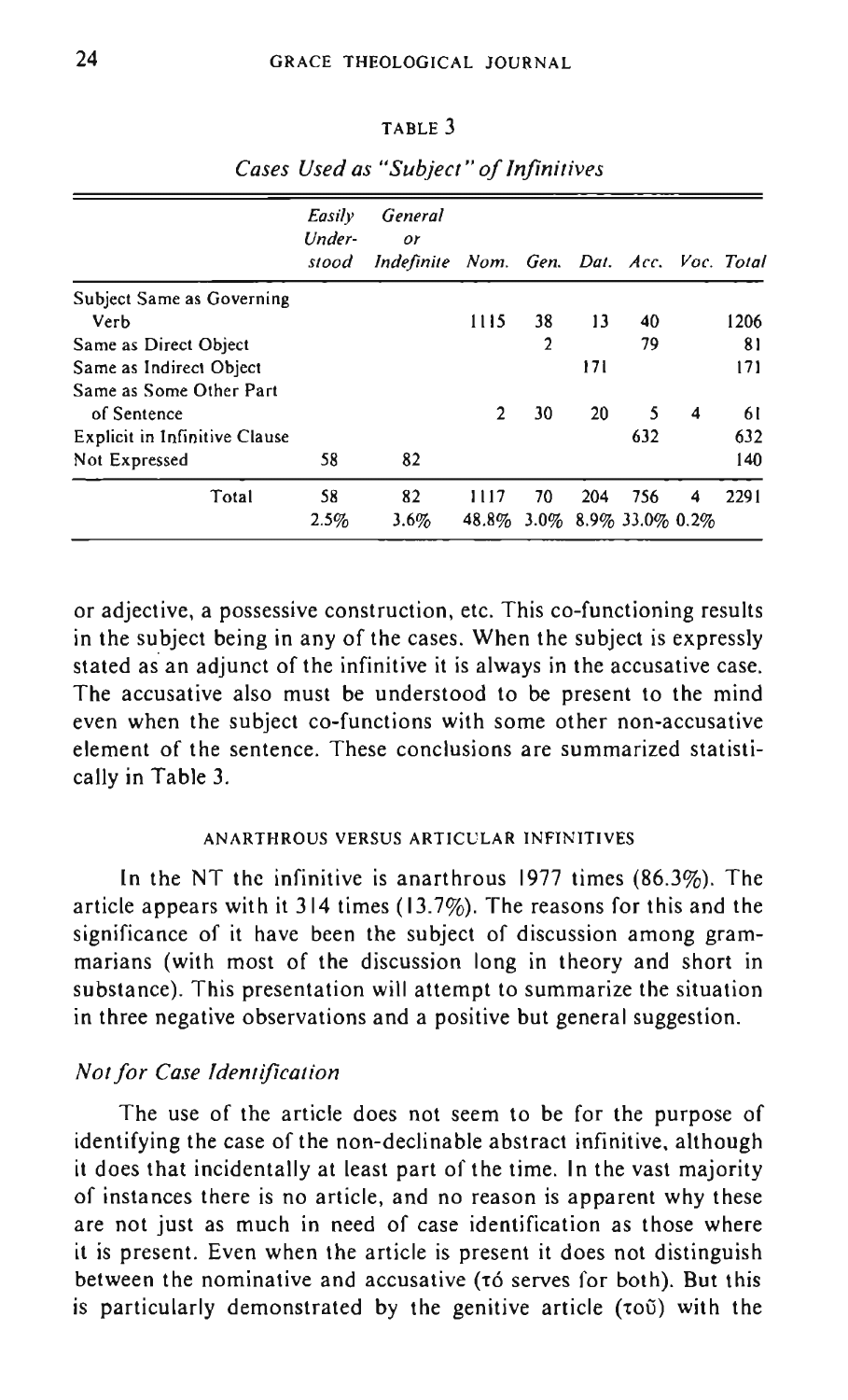infinitive, which is used for *every* case function; with subject infinitives which are nominative, with purpose infinitives which are closest to the original dative-instrumental case, and with the accusative infinitive 'as object of verbs, as well as with some which stand in a properly genitive relationship. J. H. Moulton speaks of the tou as ". . . retaining its genitive force almost as little as the genitive absolute. $144$ 

#### *Not for Function Indicators*

The case of the article does not seem to be related to the classification of infinitive functions. 45 Every classification except one shows both articular and anarthrous constructions. The one exception, the adverbial use of the infinitive with prepositions, does seem to be characterized by demanding the article, although even one of these is anarthrous.<sup>46</sup> The article does identify which meaning of the preposition is intended when the preposition can use more than one case. For example, διά τό indicates that διά means 'on account of' rather than 'through'. But apparently this is not the *reason* for its use, since it is used even where the preposition has only one case.

### *Notfor Case Relationships*

We have already seen that the genitive article is used with some subject infinitives. Object infinitives have an article only 27 times; II are accusative as would be expected, but 16 are genitive, not one of which goes with a verb which normally takes the genitive.<sup>47</sup> With purpose and result infinitives 41 genitive and one accusative articles are found; none of them use the dative which might be expected. Even with the limiting or epexegetic infinitive the article does not indicate the case relation which exists between the noun or adjective and the infinitive construed with it. The vast majority are anarthrous, and when the article is used it is usually the ambiguous too. The same

44James Hope Moulton, *A Grammar oj New Testament Greek ,* vol. I, *Prole*gomena (Edinburgh: T. & T. Clark, 1908) 216.

<sup>45</sup> A. T. Robertson (*Grammar*, 1063) says, "The articular inf. has all the main uses of the anarthrous inf."

 $46\pi$ piv is not strictly a preposition; it is a temporal adverb which takes the infinitive in this construction. It is used only twice elsewhere'in the NT with finite verbs when the sentence is negative. This does not, however, explain the absence of the article; cf.  $\ell\omega\varsigma$ , which also is a temporal adverb, and uses the article with the infinitive in this construction. See above and n. 26.

<sup>47</sup>In Rom 15:22  $\frac{2}{\sqrt{7}}$   $\frac{1}{\sqrt{7}}$  is hinder from' is followed by the genitive infinitive, which seems a natural case for this meaning although there are no other examples of its use with this verb. In 2 Cor 1:8 a genitive infinitive follows the verb  $\ell \xi \alpha \pi \omega \rho \epsilon \omega$  as it does elsewhere, although not in the NT.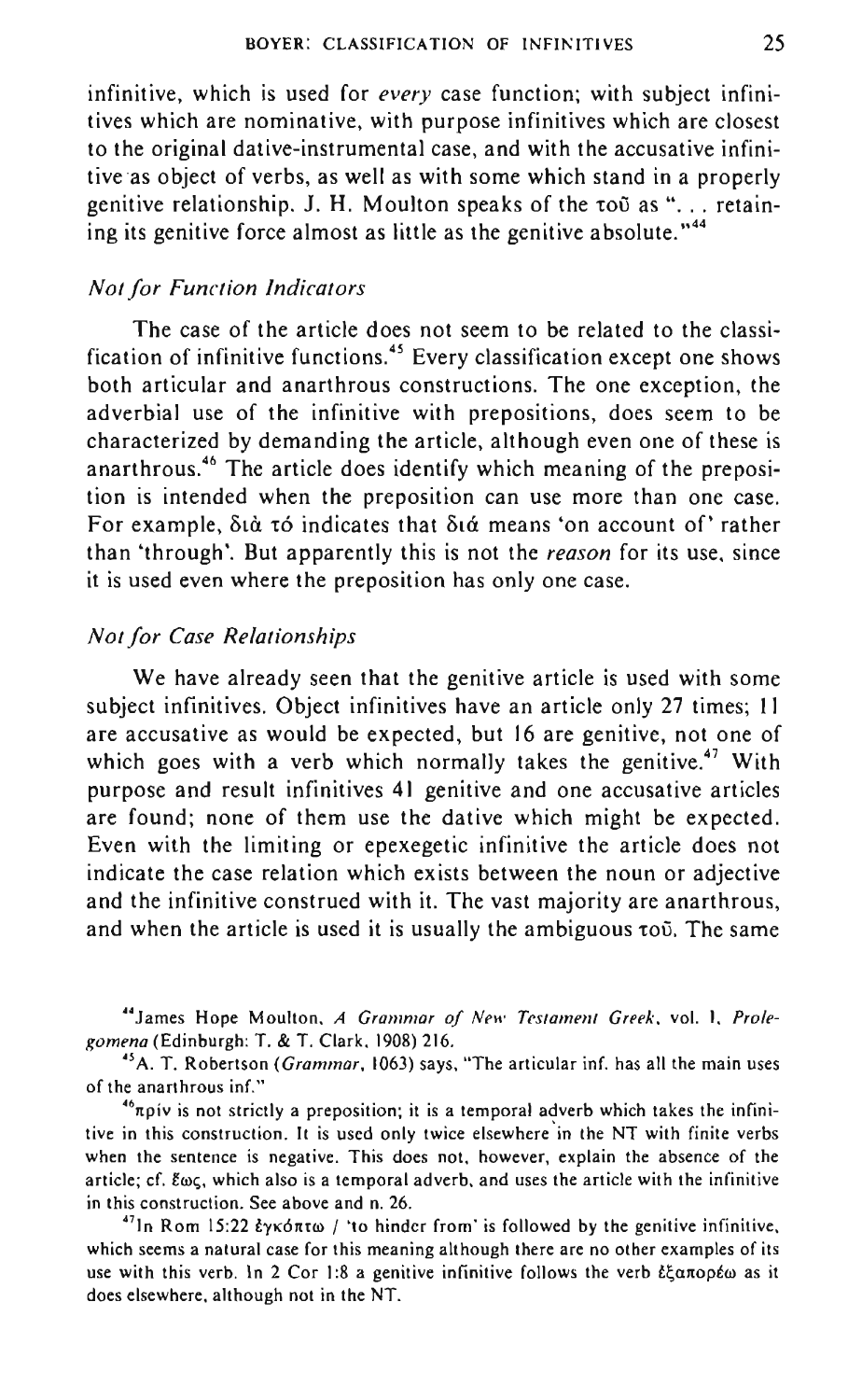adjective may be followed by  $\tau \in U$  (Luke 24:25:  $\beta \rho \alpha \delta \epsilon \tilde{\iota} \epsilon$ ...  $\tau \circ \tilde{\upsilon}$ πιστεύειν) and τό (Jas 1:19: βραδύς είς το λαλήσαι). The noun  $\epsilon$  couoia is explained by an infinitive 25 times; only once does the infinitive have the article too, but there is no clear difference in sense. Nouns expressing time have the epexegetic infinitive 12 times, five with tou and seven anarthrous, apparently with no discernible case distinction.

### *Perhaps the Same as with Nouns*

The significance of the article with infinitives, if there is any, apparently must be sought in other directions. Robertson says that "The article has just the effect that the Greek Article has with any abstract substantive, that of distinction and contrast."<sup>48</sup> He explains varied uses of tou as stylistic, "It is only in Luke (Gospels 24, Acts 24) and Paul  $(13)$  that  $\tau$ o $\tilde{U}$  with the inf. (without preposition) is common. They have five-sixths of the examples and Luke himself has two-thirds of the total in the New Testament."<sup>49</sup> Blass-Debrunner says, "The article with the infinitive, strictly speaking, has the same (anaphoric) significance as it has with nouns .... **In** general the anaphoric significance of the article, i.e., its reference to something previously mentioned or otherwise well known, is more or less evident."<sup>50</sup> Such statements are general enough to sound impressive but vague enough to provide little help in particular instances. For practical purposes the situation may be summarized in a couple suggestions. **In** the vast majority of cases no question need be asked; the 86% of the anarthrous infinitives clearly are the normal situation. The 14% with the article seem to be very like those without; perhaps it is worthwhile exploring a general indication of contrast or specific references. But perhaps, as Robertson comments, it is a matter of style or personal whim. Or, may I suggest, it may be simply a grammatical idiomalmost half of the infinitives with the article belong to a grammatical construction (object of a preposition) which apparently required it. The use of the article with infinitives is summarized in Table 4.

### A FURTHER STUDY PROPOSED

This article may fittingly close with a suggestion for another very interesting and it is believed very instructive field of study related to the NT usage of the infinitive-a statistical study of word order patterns. Someone familiar with the techniques of tagmemic grammar

**4SRobertson,** *Grammar. 1065.*  <sup>49</sup> lbid., 1067. soBDF,205.